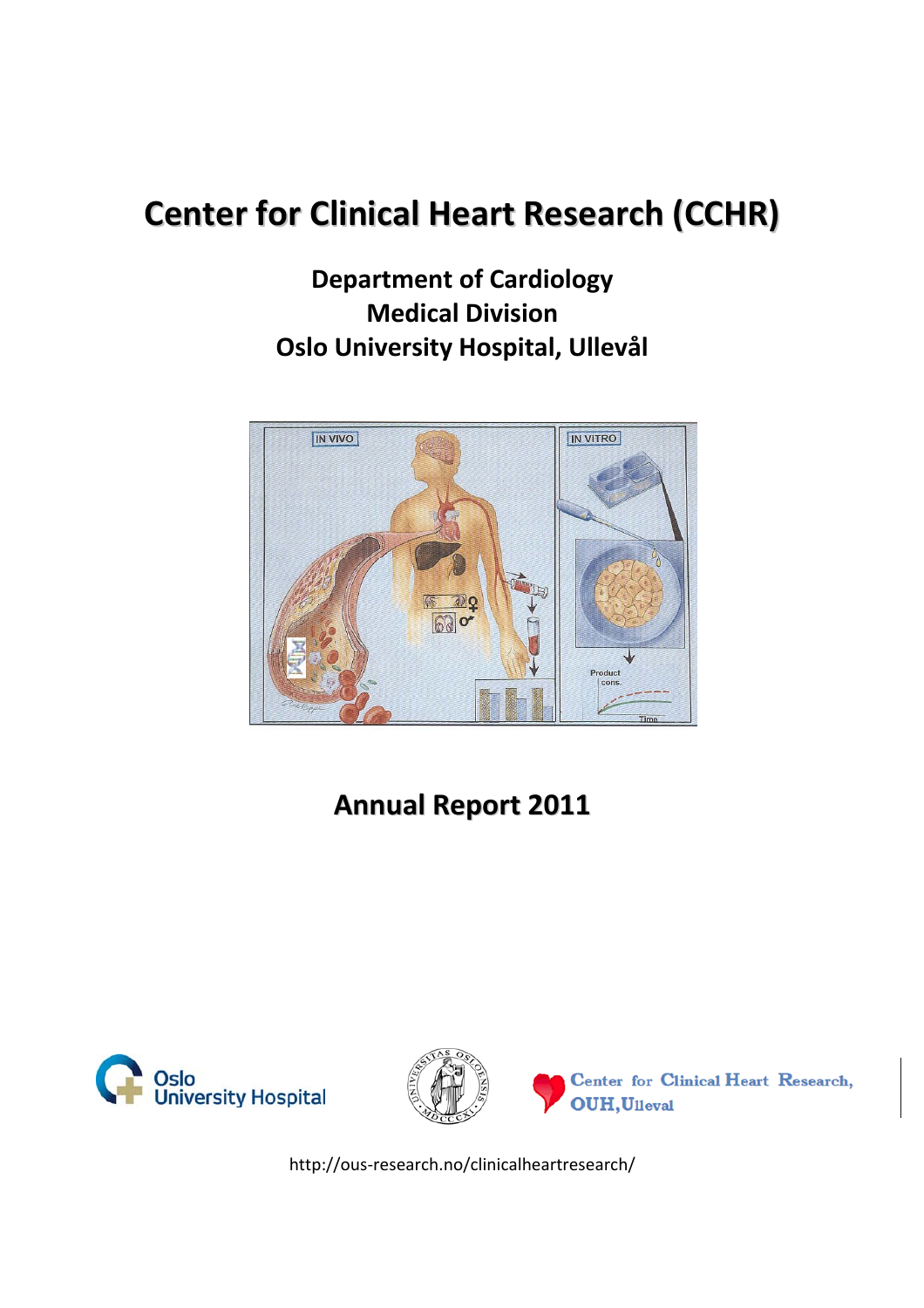# **Content**

| 1. Preface                                             | Page |
|--------------------------------------------------------|------|
|                                                        | 3    |
|                                                        | 3    |
|                                                        | 3    |
|                                                        | 4    |
|                                                        | 5    |
|                                                        | 5    |
| 3. Scientific Activities                               |      |
| 3.1 Defended thesis with main supervision from CCHR    | 7    |
| 3.2 Defended thesis with co-supervision from CCHR      | 7    |
|                                                        | 9    |
|                                                        | 14   |
| 3.5. Other projects with support/supervision from CCHR | 16   |
|                                                        | 19   |
| 4. Laboratory Methods                                  |      |
|                                                        | 20   |
|                                                        | 20   |
|                                                        | 21   |
| 6. Production - publications                           |      |
|                                                        | 23   |
|                                                        |      |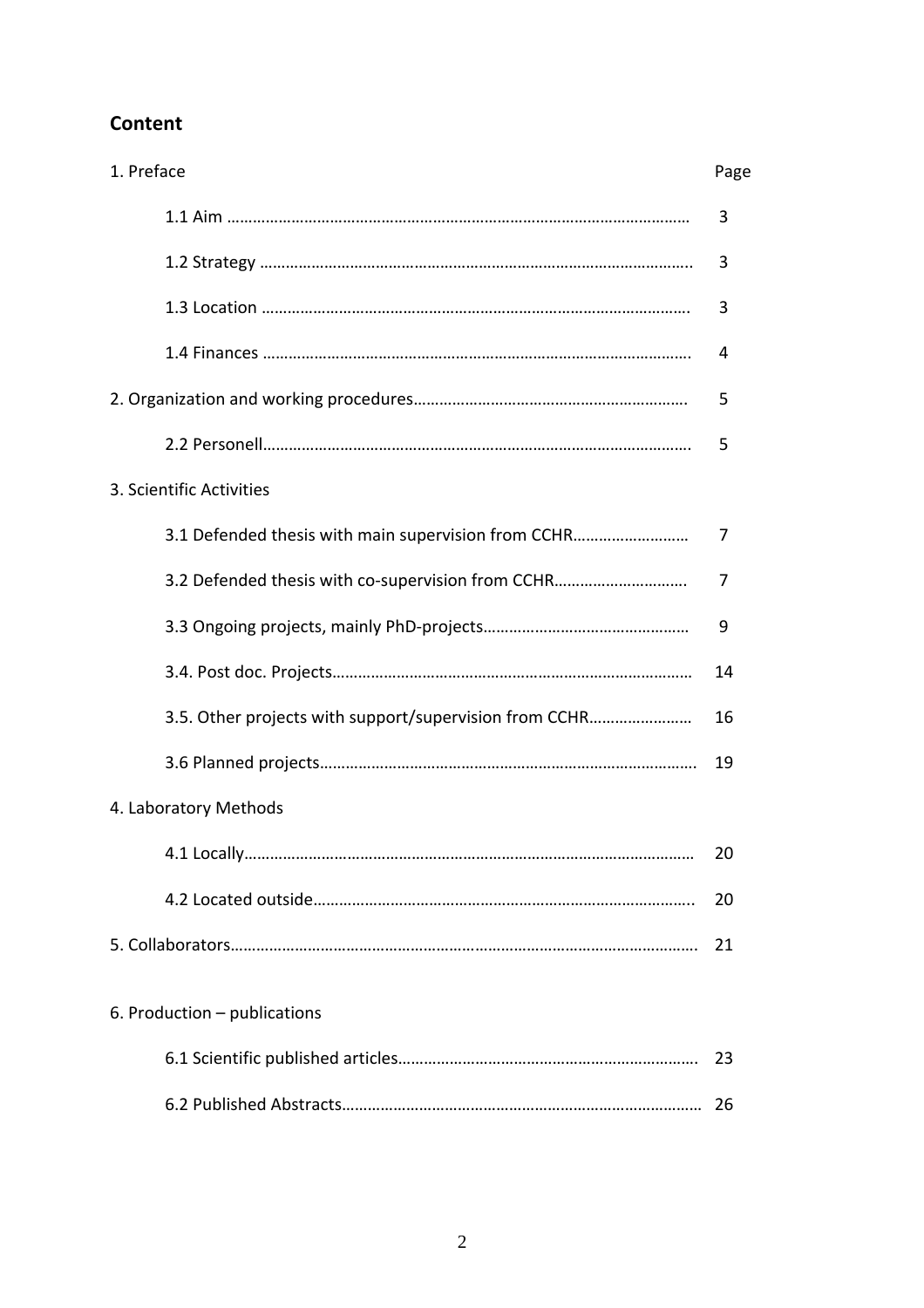# **1. Preface**

Center for Clinical Heart Research (CCHR) was grounded in 1991 and is now organized in Department of Cardiology, Division of Medicine, OUS Ullevål.

**1.1 The main aim of the research in CCHR is to continously improve our competence in clinical translational research, achieve new knowledge broadly related to cardiovascular disease states, initiated by relevant clinical challenges in Oslo University Hospital (OUH) and other health institutions in Helse Sør‐Øst.**

**"Independent clinical, randomized intervention trials including studies on basic mechanisms in pathophysiology of the disease states and the intervention principles", are the trade mark of CCHR, and are conducted devotedly.**

The milieu continously perform systematically researcher initiated clinical heart research, based on accepted research methodology along with the flow of patients in OUH and Helse Sør‐Øst. Projects related to acute myocardial infarction as well as chronic heart disease states like heart failure, atrial fibrillation and diabetes are central.

Studies on mechanisms/translational studies, especially of biochemical and genetic type are of major importance for pathogenetic and therapeutic understanding. Secondary aims in the projects are therefore to improve our knowledge on the pathophysiology of the disease states, especially related to inflammation, haemostasis and peroxidative processes on the circulatory, cellular and genetic levels.

With regard to therapy, controlled life style intervention and individualised drug treatment are focused concepts.

Biobanking, including sampling, processing, freezing/storing according to given quality criteria and procedures are therefore a major part of the activity. To satisfy the high quality demands in this activity we have running costs for qualified technical support and large routine expenses. Many PhD students are allocated to and supervised by the milieu, and several post-doc researchers are closely associated.

The milieu is result oriented, as can be seen from the scientific section in this report.

**1.2 Strategy.** All research projects are in line with the strategy for research in Department of Cardiology OUH, and CCHR is a group within the network of Center for Heart Failure Research, OUH/UoO.

**1.3 Location.** CCHR is located within Department of Cardiology, close to the patients, which is crucial for the activity. However, serious lack of space represents a limiting factor and a challenging daily life for both PhD students and staff. The interrelation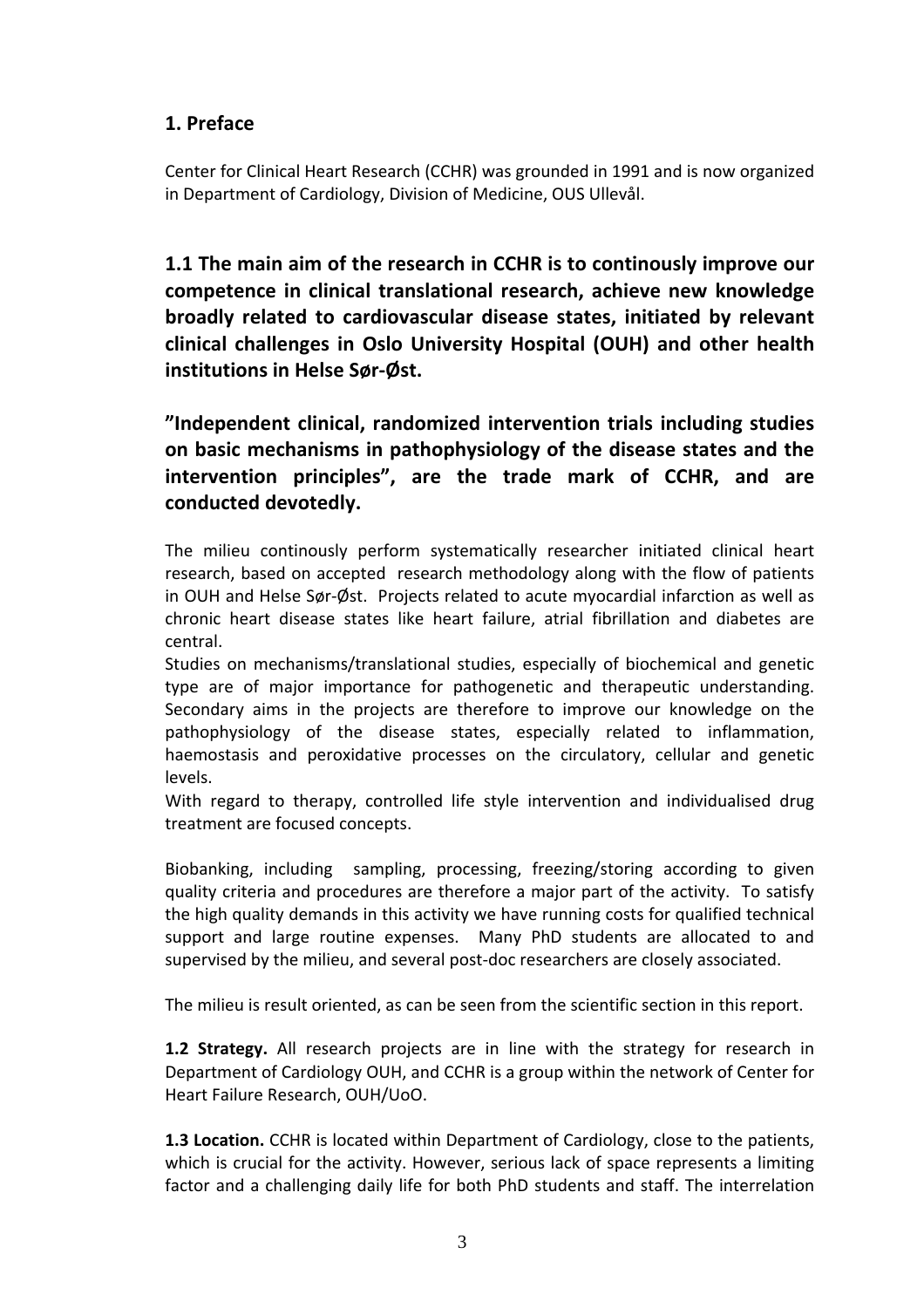with the outpatient clinic has unfortunately been changed after the administrative re-construction of the hospital. Hopefully, this will be re-established again due to the constructive synergy between clinical work and clinical research, which is nececssary and expected at a university hospital.

**1.4 Finances.** Budgets for the single projects as well as for the running laboratory expenses are totally based on external funding. The economical support from Stein Erik Hagens Foundation for Clinical Heart Research has been of fundamental importance for the activity in 2011.

March 2012

Ingebjørg Seljeflot (sign) Harald Arnesen (sign) Svein Solheim (sign) professor dr. philos professor em dr. med MD post.doc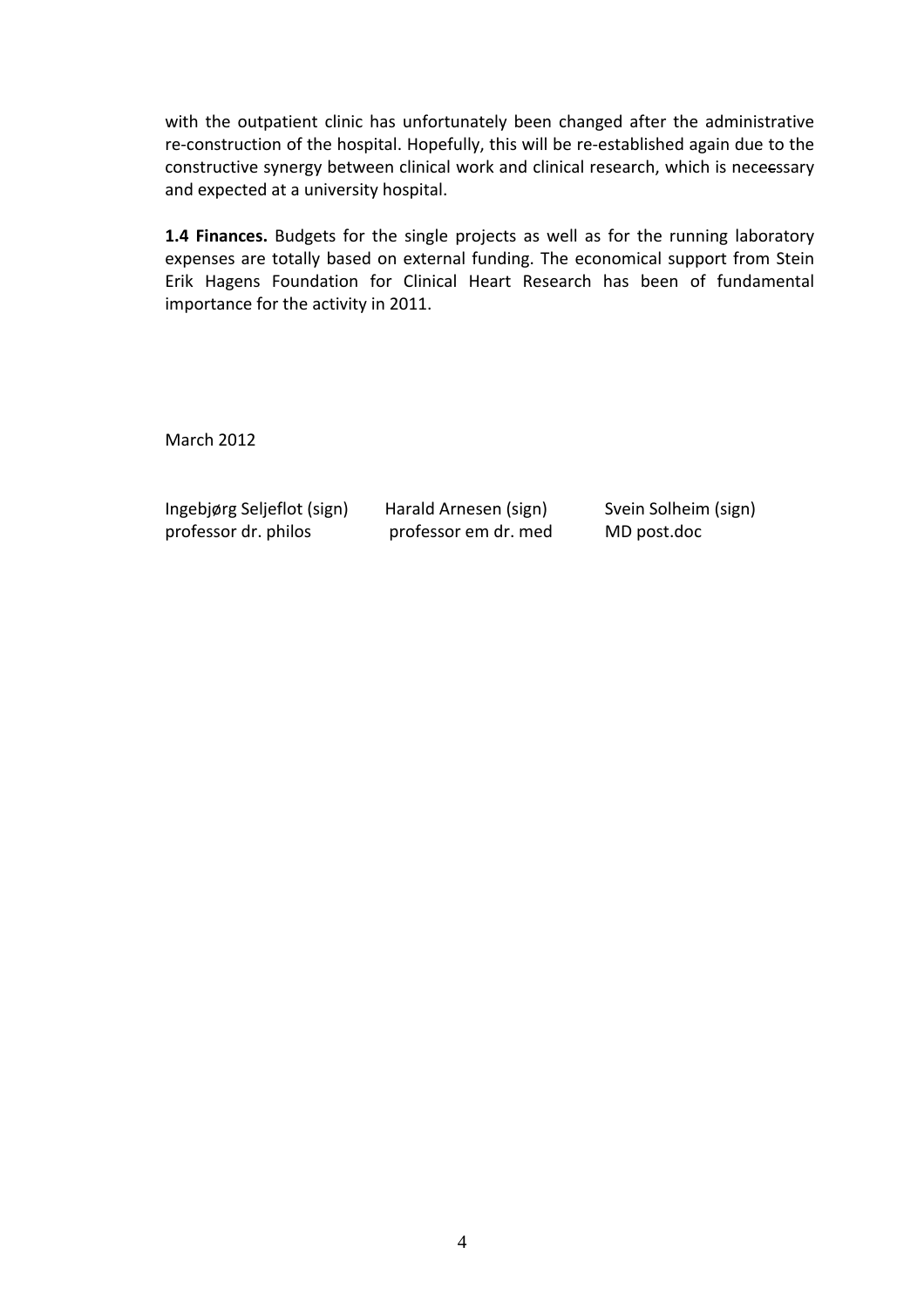# **2. Organization and working procedures.**

**2.1** Administration and organization aspects are undertaken in total by the center leaders.

Of most important activity is the regular research 2‐hour‐meetings every 2‐3 weeks. PhD students, post docs and laboratory personell participate together with the professors, and the main projects are reported with progress, results and relevant discussion. Relevant international literature is referred to. Furthermore, external experts on special relevant topics and co-workers from other institutions, in addition to intramural experts in epidemiology and biostatistics are invited as lecturers. Application issues for grants are discussed, and research-related scientific and

administrative issues are reported, as well as other research meetings, conferences and congresses, reminding of Abstract deadlines etc.

Authors of published papers are congratulated, and the PhD students are encouraged to participate on international congresses, primarily with presentation of own results. Participation in the research meetings is counting in the PhD program at UoO. In 2011, 14 research meetings were arranged.

in addition, individual supervision of the single PhD student is undertaken, with an "open‐door‐policy", and specific projects are separately discussed in smaller groups.

A **Scientific Symposium** was organized for all PhD‐students and other participants of the group in October 2012 at Noreheim/Norefjell, a most suitable location for our group size with about 20 persons. Two highly competent external guests were invited as discussants to the presentations which were given by all participants related to their individual research projects. The distinguished guests, professor Steen Dalby Kristensen from Aarhus University, Denmark and professor Jens Petter Berg from Oslo University also gave their special lectures. An invited lecture on "Team building for individual excellence" was given by former head coach of the national alpine ski team Marius Arnesen.

With scientific work from Friday afternoon till Sunday noon, interrupted by physical activity in the mountain terrain on Saturday and a great dinner on Saturday night, the symposium turned out very successful, scientifically and socially.

## **2.2** Personell

Leadership: The leader is also the head of the R&D Section at Department of Cardiology, 100% position, professor II at UoO. In addition, medical leaders are one post.doc in 50% position (financed from Health South East) and one professor emeritus (external financed) which also is the Centers delegate in the Board for Stein Erik Hagens Foundation for Clinical Heart Research, OUH Ullevål.

Employees: 2 medical technologists of which one has a Master of Science in biomedicine, 0.5 study nurse.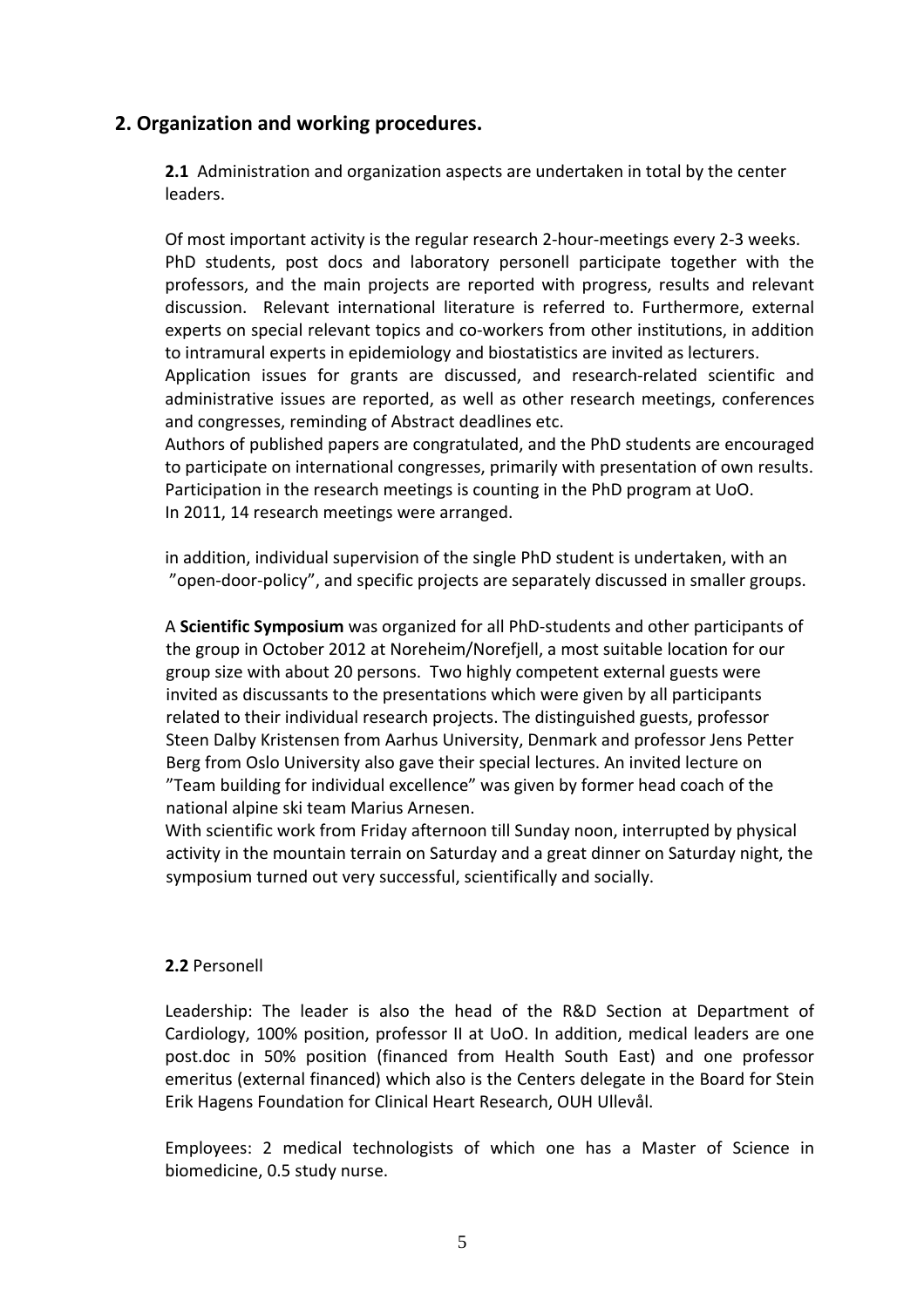10 PhD students and 4 post.docs are participating in the milieu. In addition, the scientific milieu is open for several other PhD‐students at the Department of Cardiology and from other collaborating groups.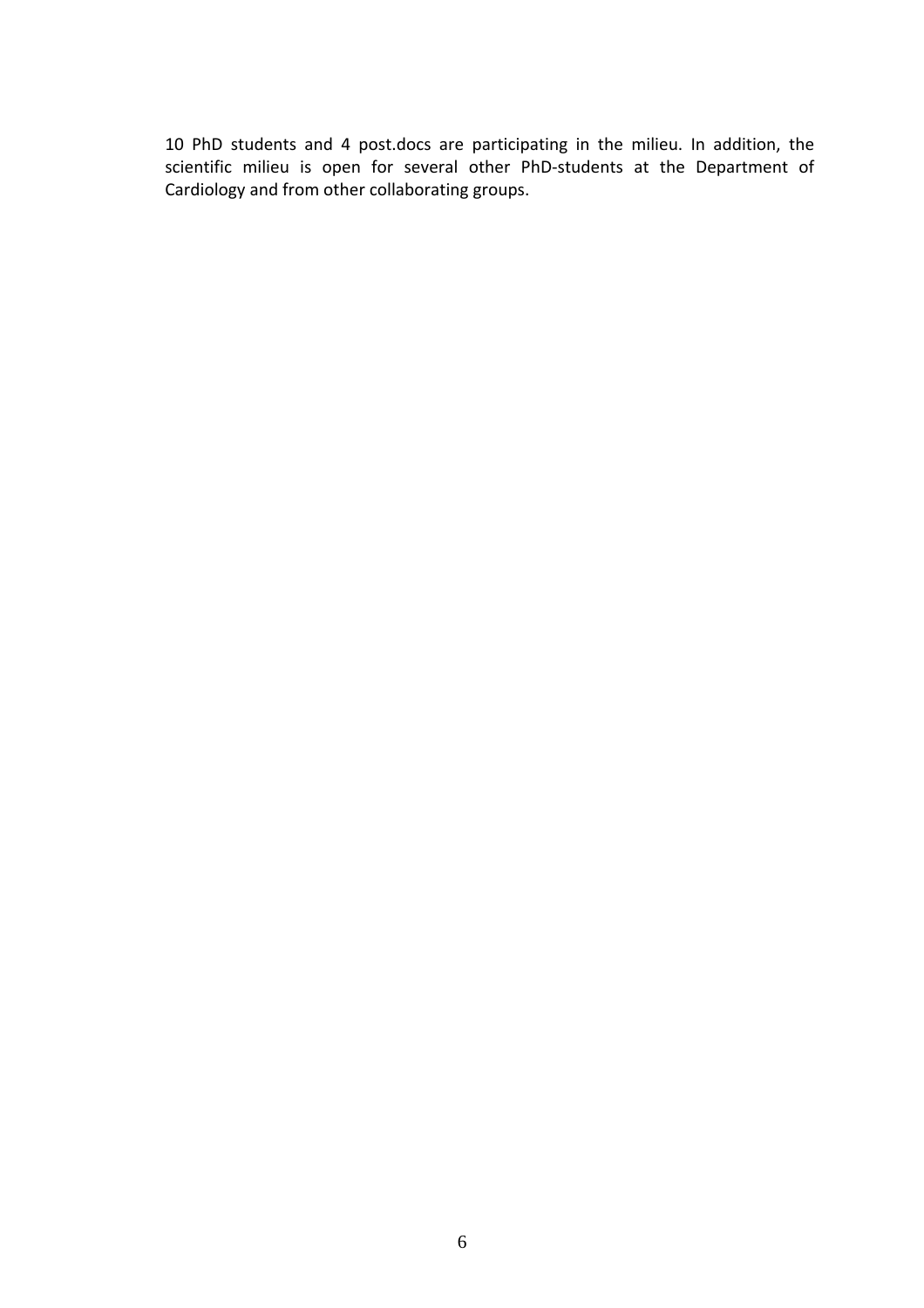# **3. Scientific Activities**

#### **3. 1 Defended thesis with supervision from CCHR**

Jostein Grimsmo, MD

*"Cardiorespiratory function, atrial fibrillation and cardiovascular health effects of long‐term endurance training in three different age groups of former or current long distance cross‐country skiers. A 28‐30 year follow‐up study. "The Birkopp study""* January 2011

Supervisors: Professor Sverre Mæhlum/Professor em. Harald Arnesen

Ellen Bøhmer, MD *"Studies on patients with ST‐elevation myocardial infarction and long transfer distance to PCI centres"* May 2011 Supervisors: MD PhD Sigrun Halvorsen, Professor em. Harald Arnesen

Haakon Kihl‐Grøgaard, MD *"Progenitor cells, growth factors and inflammation in acute myocardial infarction"* September 2011 Supervisors: Professor em. Arnfinn Ilebekk, Professor em. Harald Arnesen

Eva Cecilie Knudsen, MD *"Abnormal glucose regulation in patients with acute ST‐elevation myocardial infarction"* Novemer 2011 Supervisors: MD PhD Geir Ø. Andersen, Professor Ingebjørg Seljeflot

Eline Bredal Furenes, Medical Student in research *" Studies on matrix metalloproteinases in atherosclerosis and coronary heart disease"* April 2011 Medical Student Research Program, Faculty of Medicine, UoO Supervisors: Professor Ingebjørg Seljeflot/Professor em. Harald Arnesen/Post doc. Svein Solheim

## **3.2 Defended thesis with collaboration /co‐supervision from CCHR**

Skjalg Hassellund, MD *"Effects of anticyanin supplementation on pathophysiological markers of cardiovascular disease"* December 2011 Supervisors: MD PhD Morten Rostrup, Professor Sverre E. Kjeldsen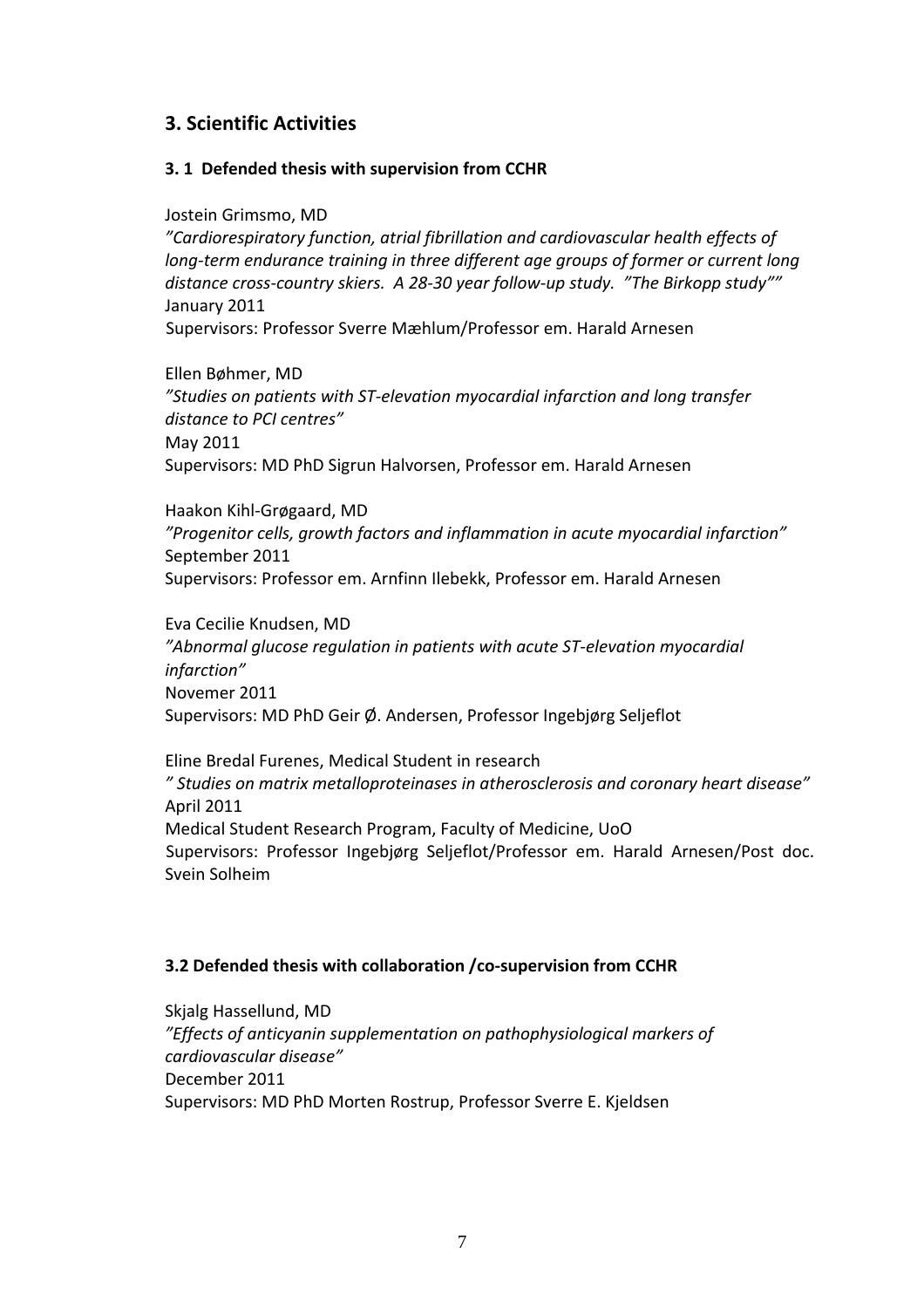Inger Ariansen, MD *"Impact of permanent atrial fibrillation on 75‐years olds. A cross‐sectional study of quality of life, exercise capacity, lung function and heart rate in a general population"* December 2011

Supervisors: Professor Knut Gjesdal, MD PhD Arnljot Tveit

Nisha Mistry MD

*"Assessement of left ventricular function in patients with recent ST‐elevation myocardial infarction"*

November 2011

Supervisors: MD PhD Reidar Bjørnerheim, MD PhD Sigrun Halvorsen, Professor Sverre E. Kjeldsen.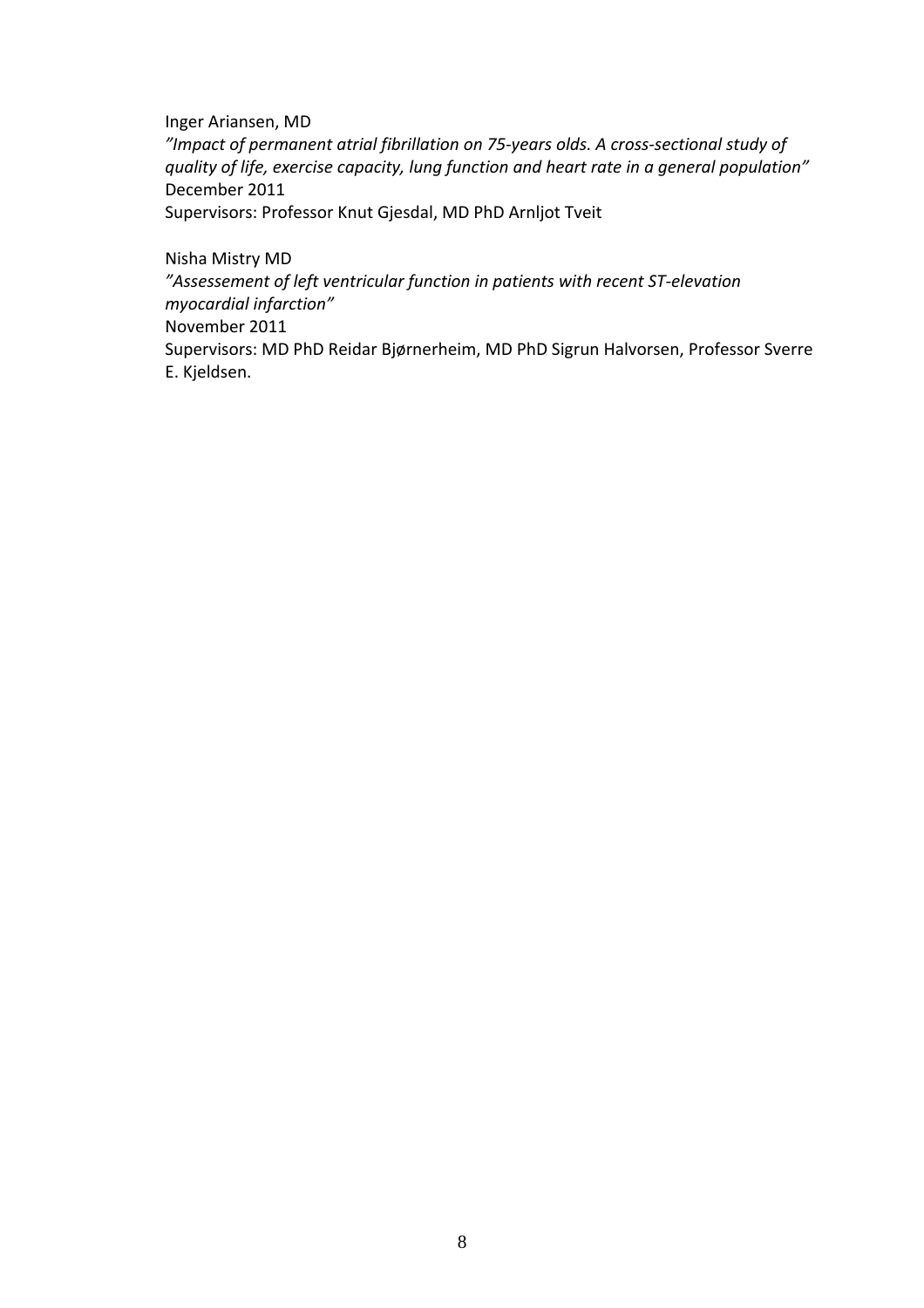# **3.3 Ongoing projects, mainly PhD‐projects (short version)**

#### **"Glycoprotein 130 (Gp130) –**

#### **A crosstalk between inflammation, obesity and atherosclerosis"**

GP130 is a transmembrane signaling protein, a part of the interleukin‐6 signalling pathway, with important regulatory functions in several inflammatory reactions.

The importance of this system is extensively investigated with regard to the metabolic syndrome.

Polymorphisms in the gene coding for Gp130 and their influence on phenotype (circulating proteins), for clinical end‐points and for a possible effect of intervention with diet and/or omega-3 fatty acids are further studied in a population of 560 men with high risk for coronary heart disease. In addition, studies on genetic expression of inflammatory mediators in adipose tissue from these individuals are undertaken. A predictive score for cardiovascular events based on the genetic expression of these mediators has been launched.

Project for the PhD degree (Cand.med. Thomas Weiss) *Supervisors: Professor Ingebjørg Seljeflot/Professor em. Harald Arnesen*

## **The ASCET study (ASpirin non‐responsiveness and clopidogrel Clinical Endpoint Trial)**

In this study the primary aim is to investigate if patients with angiographically verified coronary artery disease respond adequately on aspirin as their single antithrombotic medication.

Thus, clinical relevant endpoints (death, myocardial infarction, new angina pectoris and stroke) are registered in 1001 patients and related to their initial laboratory response to aspirin. Thereafter patients are randomized to continue with aspirin or change to an alternative antiplatelet agent clopidogrel for follow-up after 1 month, 1 year and at end of study after 2 years. A series of laboratory tests on platelet function are performed at all time points, and from a large biobank special focus are related to possible influence of relevant genetic differences in the response to aspirin and clopidogrel, and also on polymorphisms in the genes for other risk factors. (vide infra). Furthermore, studies on mechanisms behind the phenomonon that despite aspirin treatment, some patients have high platelet activation.

Project for the PhD degree (Cand.med. Alf‐Åge Pettersen).

*Supervisors: Professor em. Harald Arnesen/Professor Ingebjørg Seljeflot*

## **ASCET‐Genetics: "Genetic regulation of atherothrombotic risk markers in patients with coronary artery disease".**

Biobank material and clinical database from the ASCET study (vide supra) are used (n=1001). With application of new methodology possible differences in the genetic regulation of atherothrombotic risk markers (inflammation and haemostasis) in clinical subgroups of patients with coronary artery disease (diabetes, hypertension, gender, smoking) are investigated. Special focus are laid on selected genetic polymorphisms' influence on gene expression and phenotype (circulating proteins)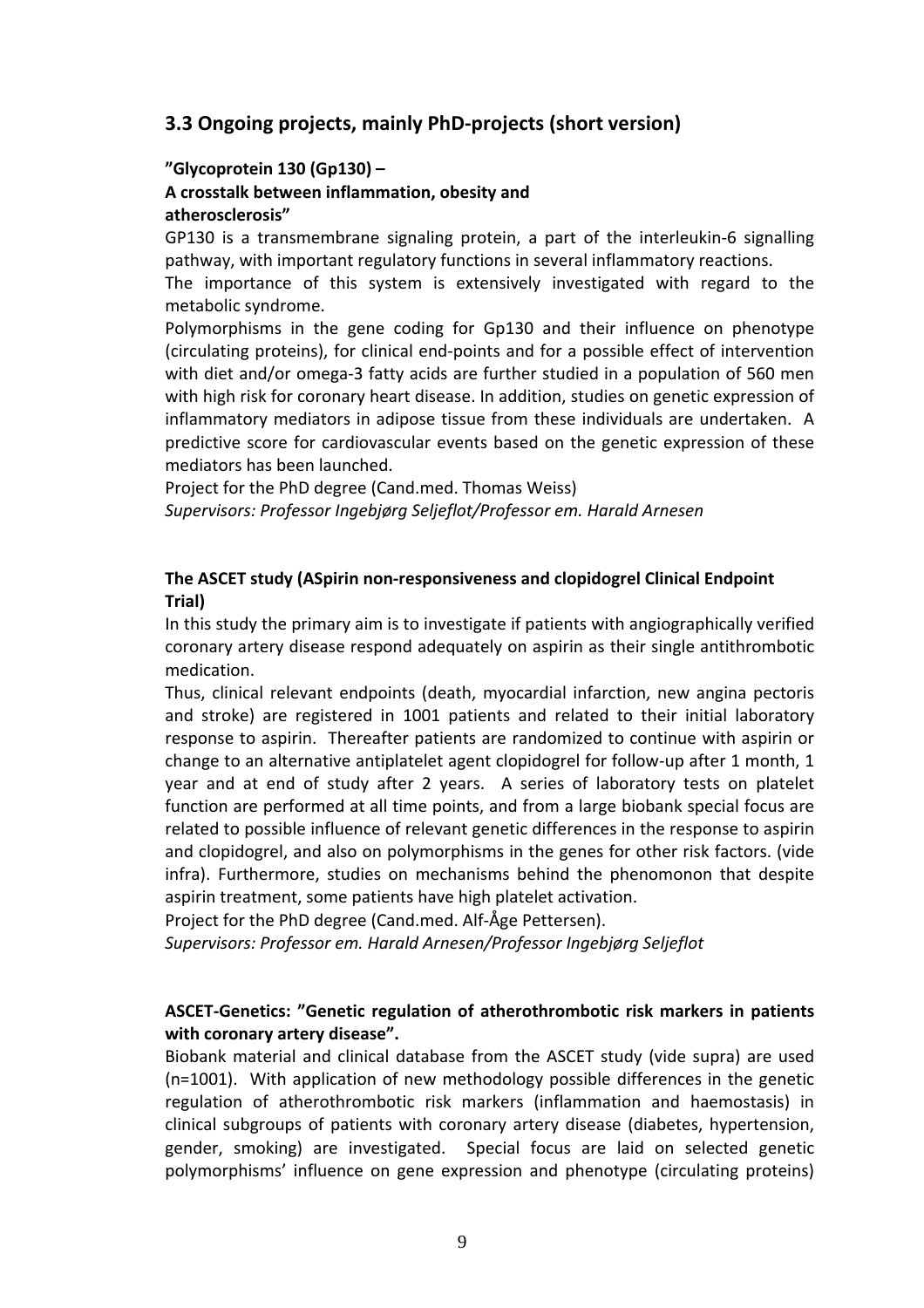on interleukin‐18, matrix metalloproteinase 9, tissue factor and tissue factor pathway inhibitor.

Project for the PhD degree (Master of Science Trine Baur Opstad). *Supervisors: Professor Ingebjørg Seljeflot/Professor em. Harald Arnesen*

## **ASCET‐Thrombo: "Evaluation of thrombin generation in sub‐groupos of patients with coronary artery disease".**

In this substudy of the ASCET trial (vide supra), new methodology for ex vivo evaluation of thrombin generation (Endogenous Thrombin Potential with the Calibrated automated thrombogram (CAT)) as a thrombotic marker is evaluated against a traditional in vivo method for thrombin generation (Prothrombin Fragment 1+2) in samples from the 1001 patients. Special attention is paid to the levels of thrombin generation in different clinical subgroups (gender, smoking, diabetes, hypertension) and also to the effects of single treatment with aspirin or clopidogrel on thrombin generation.

Part of it being the basis for the Master of Science project (defended October 2010; Medical technologist Vibeke Bratseth).

*Supervisors: Professor Ingebjørg Seljeflot/Cand.med. Alf‐Åge Pettersen*

#### **EXCADI (Exercise training in patients with coronary artery disease and diabetes).**

Based on the population from the ASCET study (vide supra) a study was started aiming at evaluating the effect of systematic physical exercise training in a randomised trial including patients with documented coronary artery disease and diabetes type-2. Primary aims are effect on glucometabolic regulation and biomarkers of atherothrombosis. Power calculation resulted in the need for 160 patients to be included. A large biobank is founded for additional studies on the molecular level, including genetic expression in circulating leukocytes and in samples from adipose tissue. The exercise training is conducted in cooperation with the Norwegian School for Science in Sports, including 2 students for the degree of Master of Science.

Project for the PhD degree (Cand.med. Rune Byrkjeland).

*Supervisors: Post doc. MD PhD Svein Solheim / Professor Ingebjørg Seljeflot / Professor em. Harald Arnesen*

#### **SAXATH (Saxagliptin in atherosclerosis; effects beyond glucometabolic control)**

The main aim is to explore the effects of 3 months intervention with a dipeptidyl peptidase 4 (DPP‐4) inhibitor on biomarkers related to atherosclerosis in patients with coronary artery disease (CAD) and type 2 diabetes, both circulating and on tissue and cellular levels, with the hypothesis that the medication would improve a proinflammatory profile in these patients; thus any pleiothropic effect of saxagliptin is explored.

Patients with stable CAD and type 2 diabetes (n=50) treated with either metformin or glimepirid are recruited at OUH, Ullevaal and randomized to either saxagliptin 5 mg per day or placebo and followed for 3 months. Blood samples, including PAX‐gene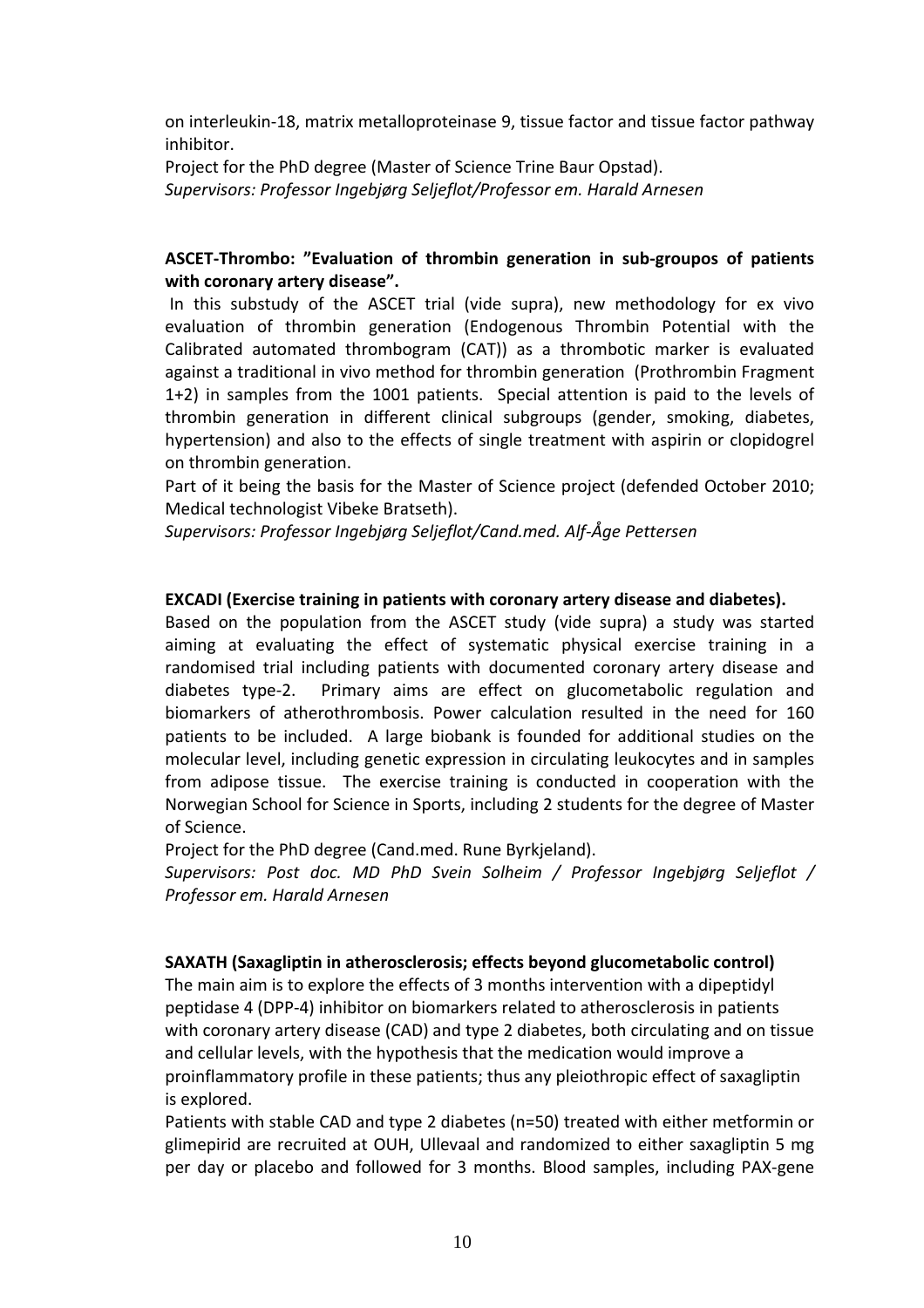tubes (for RNA analysis), will be collected at inclusion, after 6 weeks and after 3 months. At inclusion and after 3 months a subcutaneous fat tissue sample will be taken for gene expression studies.

Project for the PhD degree (Cand.med. Ida Unhammer Njerve).

*Supervisors: Professor Ingebjørg Seljeflot, Post doc. MD PhD Svein Solheim /Post doc Thomas Weiss, Vienna.*

## **RATAF (RaTe control in Atrial Fibrillation):**

So-called "rate control" has in recent years been claimed to be more important than "rhythm control" for patients with Atrial fibrillation. This randomized cross‐over project (n=80) studies the effect of different drugs used in rhythm control to evaluate which drug gives optimal ventricular rate and at the same time improved quality-oflife. A biobank is mounted for relevant biochemical analyses. Joint project with Asker & Bærum Hospital, Vestre Viken HF.

Project for the PhD degree (Cand.med. Sara Ulimoen). *Supervisors: Dr.med. Arnljot Tveit/Professor em. HaraldArnesen* 

## **"Atrial fibrillation ‐ long‐term risk predictors and importance for morbidity and mortality".**

The project comprises risk factors for atrial fibrillation, mainly epidemiological studies on a large database residing in Medical Research Laboratory, OUH Ullevål. Focus is on the predictive effects of upper normal systolic blood pressure, BMI, weight gain and physical fitness, as well as pulse rate at rest and during physical activity on atrial fibrillation after up to 35 years.

Projectfor the PhD degree. (Cand.med. Irene Grundvold).

*Supervisors: Professor em. Harald Arnesen/Professor Sverre Erik Kjeldsen/Dr.med. Johan Bodegard*

## **LEAF (Safety and efficacy of Levosimendan in patients with Acute myocardial infarction complicated with symptomatic left ventricular Failure)**.

A randomized, placebo‐controlled study to investigate the effect and safety of the relatively new drug Simdax (levosimendan) in patients with PCI‐treated STEMI with complicating heart failure. Infusion of levosimendan for 24 hours is compared to placebo, and a broad specter of biochemical analyses are performed in addition to tests of cardiac function, repeatedly during the 6 weeks follow-up. Sampling, processing, biobanking and the biochemical analyses are undertaken at CCHR. Biochemical analyses will be part of the main project.

Project for the PhD degree (Cand.med.Trygve Huseby)

*Supervisors: MD PhD Geir Ø. Andersen, MD PhD Jan Eritsland, Professor Ingebjørg Seljeflot*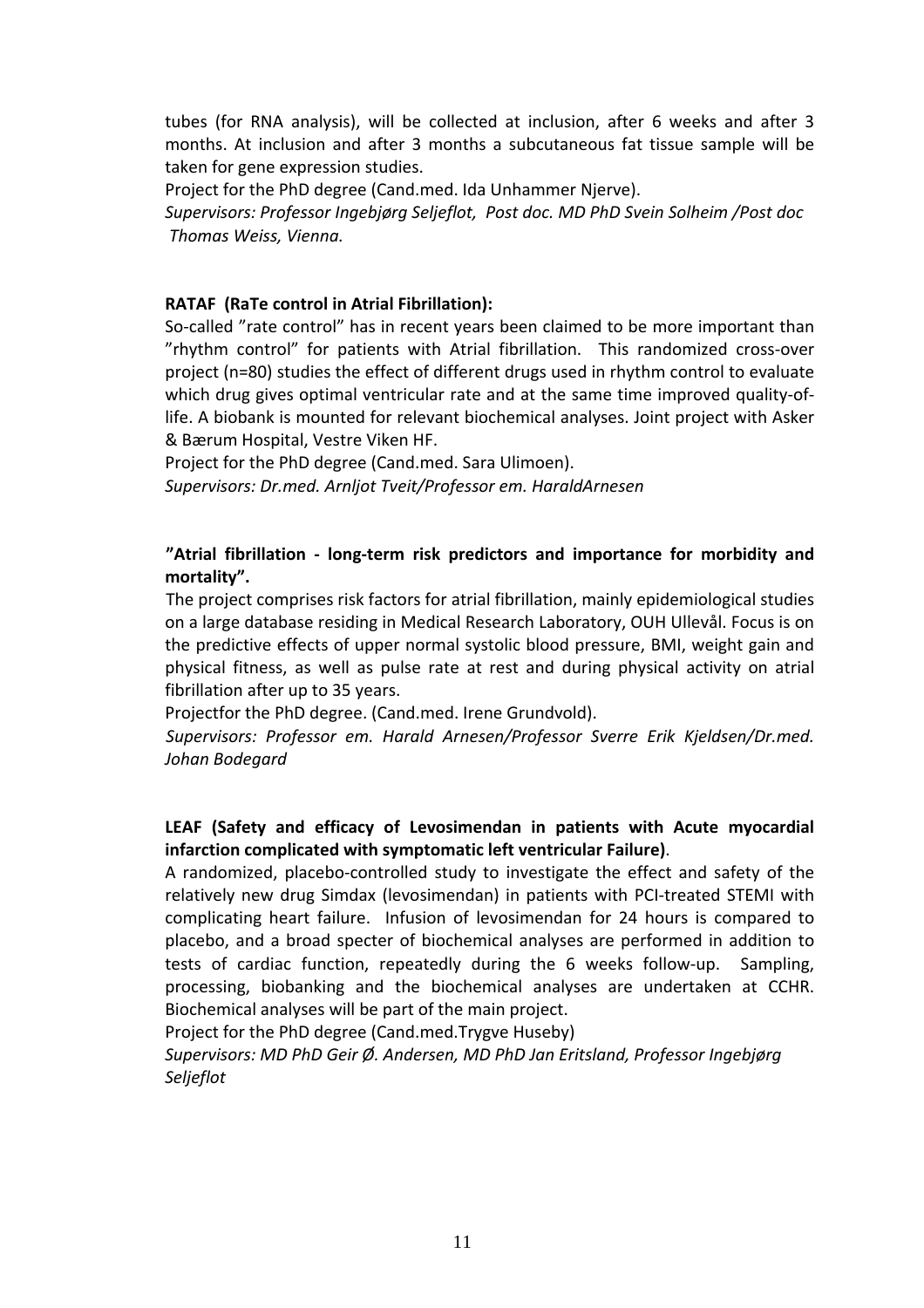#### **POSTEMI (Post‐conditioning in STEMI treated with primary PCI).**

A prospective, randomized trial undertaken at the coronary care unit to investigate the effect of 2 different regimes for PCI therapy in patients with acute ST‐elevation myocardial infarction (n=260): traditional opening of the occluded artery or a "step‐ wise" opening/occlusion procedure, inducing so-called post-conditioning which is thought to contribute to diminished reperfusion injury after the PCI. The primary aim is infarct size measured with MRI. The mechanisms of post-conditioning are not fully understood, and a series of blood samples along the PCI procedure are gathered to elucidate the biochemical processes related to reperfusion injury (inflammatory, oxidative, apoptotic). Processing of samples, biobanking and biochemical analyses are undertaken at CCHR.

Project for the PhD degree. (Cand.med. Limalanathan Shanmuganath) *Supervisors: MD PhD Jan Eritsland, MD PhD Post.doc Geir Ø. Andersen*

**Inflammatory biomarkers in patients with ST‐elevation myocardial infarction. Atherosclerotic mechanisms and implication for clinical outcome.** 

This project is based on "Biobanking of Acute Myocardial Infarction (BAMI)" (vide infra) in which patients admitted to the coronary care unit with an ST‐elevation myocardial infarction at OUH, Ullevål, are included.

This project is a prospective cohort study on 1200 of these patients. A standardized biobank and a complete database with relevant clinical data are established. The patients will be followed for clinical events after 5 years (will be available during 2013).

In this specific project inflammatory signalling pathways will be explored, especially related to 1) the interleukin‐6 axis (IL‐6, IL‐6Receptor, Gp130, cardiotropin‐1 and leukemia inhibitory factor), circulating as well as on gene expression in leukocytes, and 2) the insulin growth factor (IGF)‐1 axis (IGF‐1, IGF‐1BP3, growth hormone). The goal is to extend our understanding of these novel signalling pathways along with the present acute infarction and the remodelling process, and their role as risk markers for future cardiovascular events.

Project for the PhD degree. (Cand.med. Vibeke Ritschel)

*Supervisors: MD PhD Post.doc Geir Ø. Andersen, Professor Ingebjørg Seljeflot, MD PhD Jan Eritsland,*

#### **CADENCE (Markers of Coronary Artery Disease During Exercise Testing**

The aim of this study, started out in 2011, is to examine whether measuring changes in N-terminal fragment of pro-BNP (NT-pro-BNP) and troponin T during exercise may improve the accuracy of exercise ECG. All subjects (n=600) will be examined with coronary angiography, which is regarded as the gold standard for diagnosing CAD. Moreover, we aim to clarify mechanisms related to sudden cardiac death related to exercise by studying whether there is an increase in biomarkers associated with haemostasis and inflammation during exercise, and examine whether ischemia may potentiate this increase. Furthermore, the relationship between exercise-induced changes in biomarkers and echocardiographic measures of systolic and diastolic function at rest will be performed. In a subsequent follow-up study, we aim to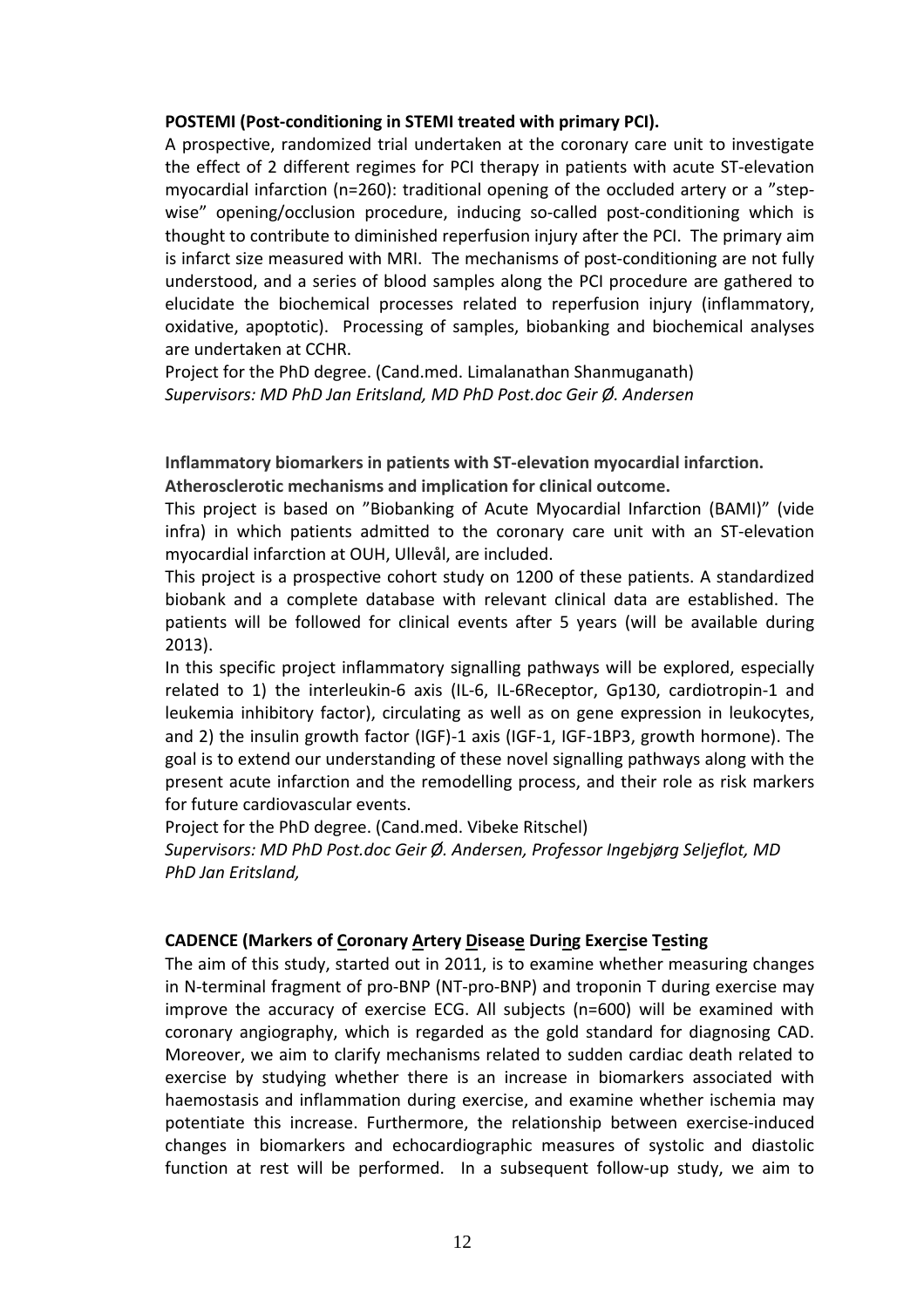examine the predictive power of these markers on future cardiovascular mortality and morbidity.

The results may have important clinical implications for non-invasively diagnosing CAD, especially in women. Furthermore, the study may provide important insights into mechanisms responsible for exercise‐related myocardial infarction.

Project for the PhD degree. (Cand.med. Hilde Ulsaker)

*Supervisors: MD PhD Arnljot Flaa, MD PhD Eivind Berge, Professor Ingebjørg Seljeflot*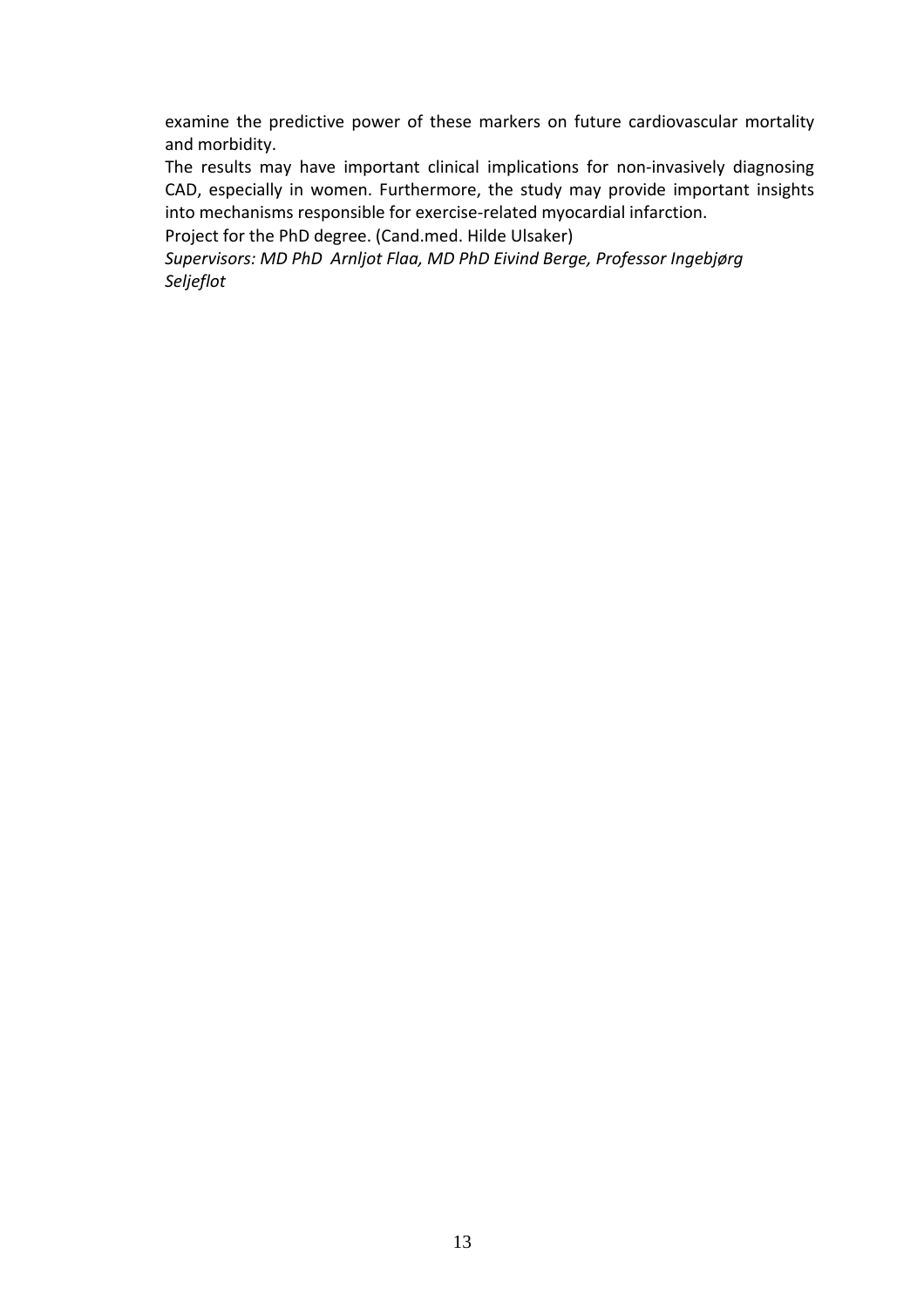# **3.4 Post doc. Projects**

#### **"Post ASTAMI".**

Dr.med. Svein Solheim who defended his thesis in 2008 has received a 50% post doc. scholarship from Helse Sør-Øst on the project "Haemostatic factors in the ASTAMI study, with special reference to left ventricular thrombus" .

Based on the observation of 15% mural left ventricular thrombus in the ASTAMI (Autologous Stem cell Transplantation in Acute Myocardial Infarction) trial during dual antiplatelet therapy, studies on the coagulation system, systemic and at an expression level from blood samples in the biobank from this trial, are undertaken. Supplementary in vitro studies in cell cultures are further planned.

Post doc. project (MD PhD Svein Solheim)

#### **GLUMIIK (Glucometabolic status in patients with acute myocardial infarction).**

MD PhD Eva Cecilie Knudsen who defended her thesis on this project 2011 are continuing in 50% post.doc position with supplementary investigations in this population. Special interests are paids to new markers in acute MI, antibodies to phosphorylcholine (PC), an important epitope on oxidized low‐density lipoprotein (oxLDL.)

This is investigated in 220 patients with acute ST-elevation myocardial infarction (STEMI) related to clinical outcome after 3 years and to the presence of "abnormal glucose regulation"

Post.doc project (MD PhD Eva Cecilie Knudsen, Post.doc MD PhD Geir Øystein Andersen, Professor Ingebjørg Seljeflot)

In the **CAPRAF (Candesartan in the Prevention of Relapsing Atrial Fibrillation)** trial in patients with atrial fibrillation no effect of the angiotensin‐II‐receptor antagonist candesartan on relapse of atrial fibrillation after initial successful electroconversion was observed (Thesis cand med Arnljot Tveit defended 2008). However, based on biobanking during the study, new light was shed on mechanisms of the arrhythmia itself and the tendency to relapse after electroconversion, mainly related to endothelial function and remodelling of the atrium.

Supplementary substudies are still ongoing.

Post doc. project (MD PhD Arnljot Tveit)

**ABAF (Asker and Bærum Atrial Fibrillation study).** A population study to map the prevalence of atrial fibrillation (AF) in individuals above 75 years. A total of 1200 individuals participated and AF was diagnosed in 12%. A case-control study (60 cases/120 controls) is conducted to study risk factors, quality of life, sosio‐economic conditions etc. A biobank is established in ABAF and a series of analyses are performed to increase the understanding of trigger mechanisms and potentially new therapeutic principles. Genetic aspects are also studied. The biochemical analyses are undertaken at CCHR.

Post doc. project (MD PhD Arnljot Tveit)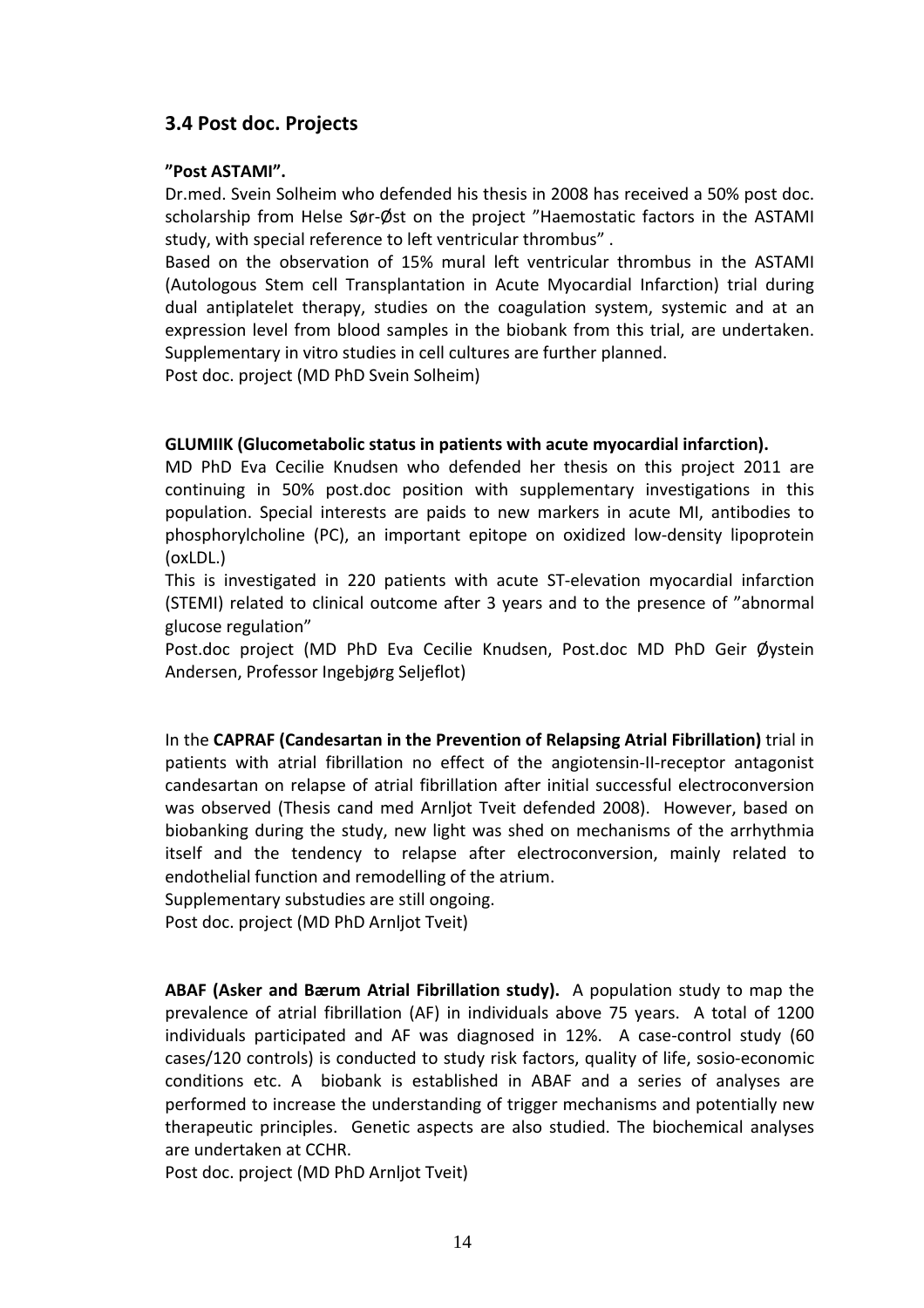#### **NORDISTEMI (NORwegian DIstance ST‐Elevation Myocardial Infarction study).**

This regional study in Helse Sør‐Øst where 240 patients with acute ST‐elevation myocardial infarction, all receiving thrombolytic therapy because of long distance(>90 minutes) to the PCI center, randomized to direct transport to OUH‐ Ullevål for primary coronary angiography  $\pm$  PCI or to clinical stabilization at the local hospital for later referral to coronary angiography ± PCI when indicated (according to previous routine), was finished and defended in 2011. Additional studies on mechanisms related to Haemostasin and inflammation are ongoing.

Project ("post.doc") MD PhD Sigrun Halvorsen, Professor Ingebjørg Seljeflot, professor em. Harald Arnesen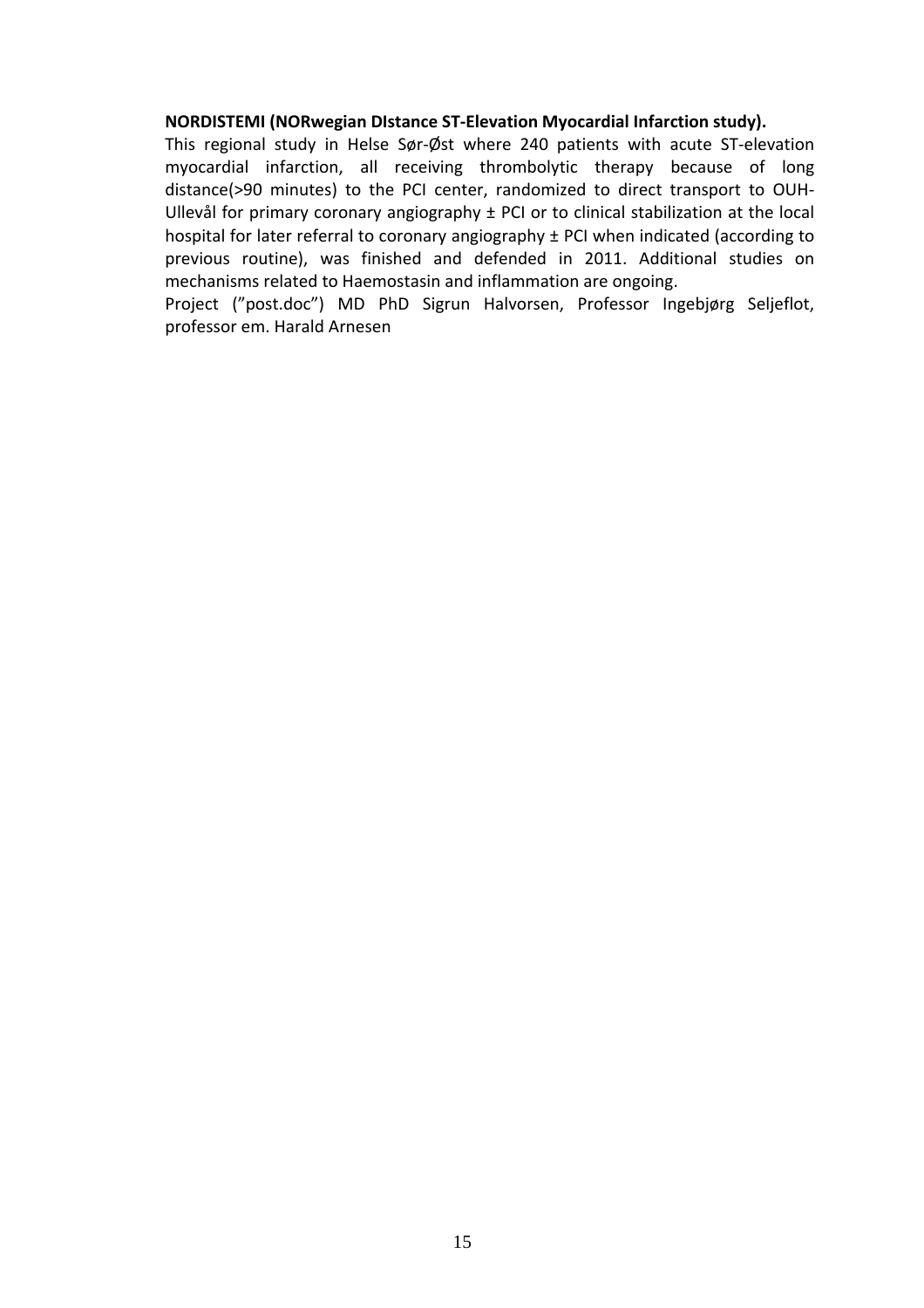# **3.5 Other projects with support/supervision from CCHR**

#### **NORCAST (Norwegian Cardiac Arrest Survival Trial)**

Combined clinical‐neurological, neurophysiological, neuroradiological and biochemical markers in prognostication after cardiac and/or respiratory arrest. A prospective observation study at Oslo University Hospital, Ullevål.

In this multidisiplanary study performed in acute seriously ill patients, 250 patients are planned to be included. Blood samples are taken and processed at CCHR for analysis of a series of biomarkers especially related to neuro-inflammation and thrombotic risk markers in the very acute phase and also after 3 days in those staying alive. The patients are followed for one year. A Steering Committee representing the different diciplines are involved, with *professor Kjetil Sunde, Department of Surgical Intensive Care Unit* as the leader of the project in close collaboration with the Acute Coronary Care Unit by Geir Ø. Andersen ao. The project is daily taken care of by *PhD‐ student Henrik Stær‐Jensen*.

#### **Diabetes in children and atherosclerosis development.**

Patients with type‐1 diabetes from childhood have 20‐30 times increased risk for premature death from cardiovascular diseases compared to non‐diabetics. In the present study, initiated from Department of Pediatrics/Oslo Diabetes Center, 330 children/youth with type‐1 diabetes are compared with 120 healthy controls matched for age and gender to investigate early signs of atherosclerosis as measured with various methods (anatomical, physiological, biochemical). Both groups will be followed for 5 and 10 years. All blood sampling/processing and facilities for biochemical translational research (biobanking, analyses) are undertaken at CCHR. The first 5 year follow‐up is started in 2011.

PhD project (Cand.med. Martin Høyer)

*Supervisor: Professor Knut Dahl‐Jørgensen*

**Effect of benfothiamin in type‐1 diabetes** ("Influence of oral benfothiamine supplementation on the progression of micro-and macrovascular complications in type‐1 diabetes").

This principle is being tested in a randomized, placebo‐controlled study over 2 years in 70 patients with long-standing type-1 diabetes. The aim is to evaluate whether this simple "drug" (vitamin B‐type) might influence positively the glucose regulation in such patients. The participants undergo neurophysiological examination and a biobank is established to study any influence on markers of atherosclerosis at CCHR. Also, monocytes are isolated for ex vivo studies on potential effects of thiamin.

*Post doc. David Frazer and Professor Kristian Hanssen are primarily responsible for the project.*

**Deleterious cardiac effects of long‐time use of anabolic steroids evaluated with different cardiological methods.**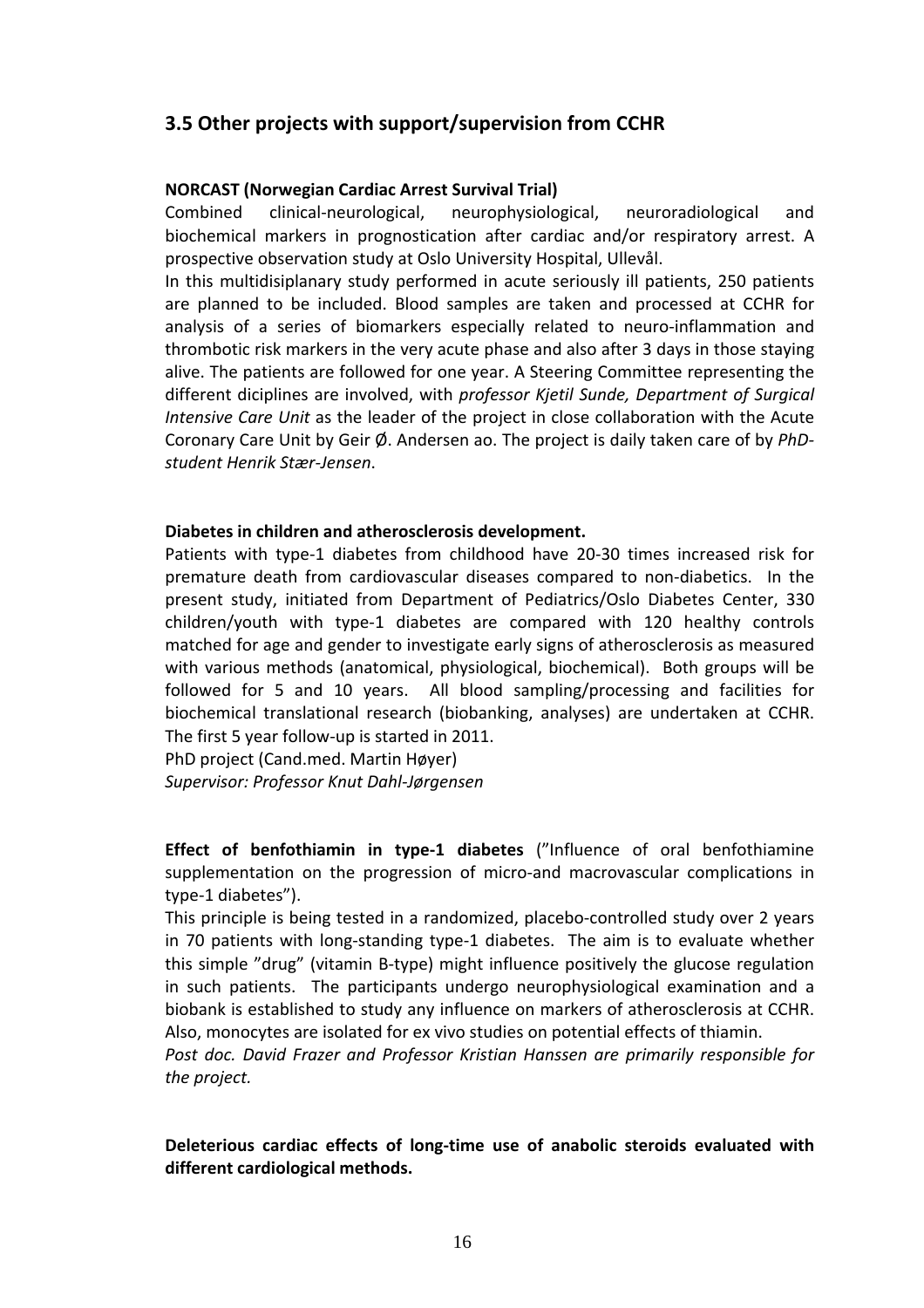The study is based on the assumption that doping with anabolic steroids increase the risk for and prevalence of ischemic heart disease. Body‐builders with confessed used of anabolic steroids are compared to weight‐lifting athletes not using stimulants. A multitude of cardiological methods (E‐ECG, echocardiography, coloured tissue‐ Doppler, coronary CT) are used, and a series of biomarkers, including variables in coagulation and platelet activation (in detail by flowcytometry and aggregation) are studied. The project is initiated from OUH Aker with all biochemical investigations being performed at CCHR.

PhD project (Cand.med. Paul Vanberg) *Supervisor: Professor Dan Atar*

## **Pulmonal arterial hypertension and right ventricle function in patients with chronic obstructive lung disease (COLD).**

This study is aimed to evaluate non‐invasive 3‐D eccho cardiography and Doppler method and ergospirometry, to diagnose pulmonal arterial hypertension (PAH) and systolic function of right ventricle in patient with COLD, and compare with magnetic resonnance imaging (MR) and right ventricle cateterization. Biomarkers both venous and mixed arterial/venous, as related to the diagnosis and also to the severity of COLD (GOLD‐calssification), are collected. The laboratory analysis and biochemical supervision will be undertaken at CCHR. The study is performed at OUS Aker. PhD project (Cand.med. Janne Mykland Hilde)

*Supervisor: Amanuensis Kjetil Steine*

#### **BAMI ("Biobanking in patients with Acute Myocardial Infarction").**

In this joint project between the the Cardiac Care Unit, General Cardiology Section and CCHR in Department of Cardiology, an extended biobank is mounted along with prospectively registered clinical data and will be the basis for studies on predictive markers for later clinical events. Consecutive patients with STEMI are included after consent. At the end of 2011 about 1100 patients have been included and a PhD project on baseline biochemical variables is started (vide supra). Furthermore, when about 3000 patients are included, genetic analyses will be undertaken. All logistics for processing of blood samples in the acute phase and the biochemical translational research are undertaken by CCHR. (Professor Ingebjørg Seljeflot)

A Steering committee for BAMI is established.

## **Biomarkers of inflammation and haemostasis in welders; exposed to high‐grade pollution**

Increased mortality due to pulmonary and cardiovascular diseases by increasing pollution in the external environment is shown. The mechanisms behind why the cardiovascular and pulmonary system is vulnerable to such pollution, is not known. Welders are especially exposed to particulate and gaseous components during work, and this study address the hypothesis that particles inhaled during work can result in a low‐grade chronic pulmonary inflammation inducing a low‐grade systemic inflammation. The main focus is to study if such low‐grade systemic inflammation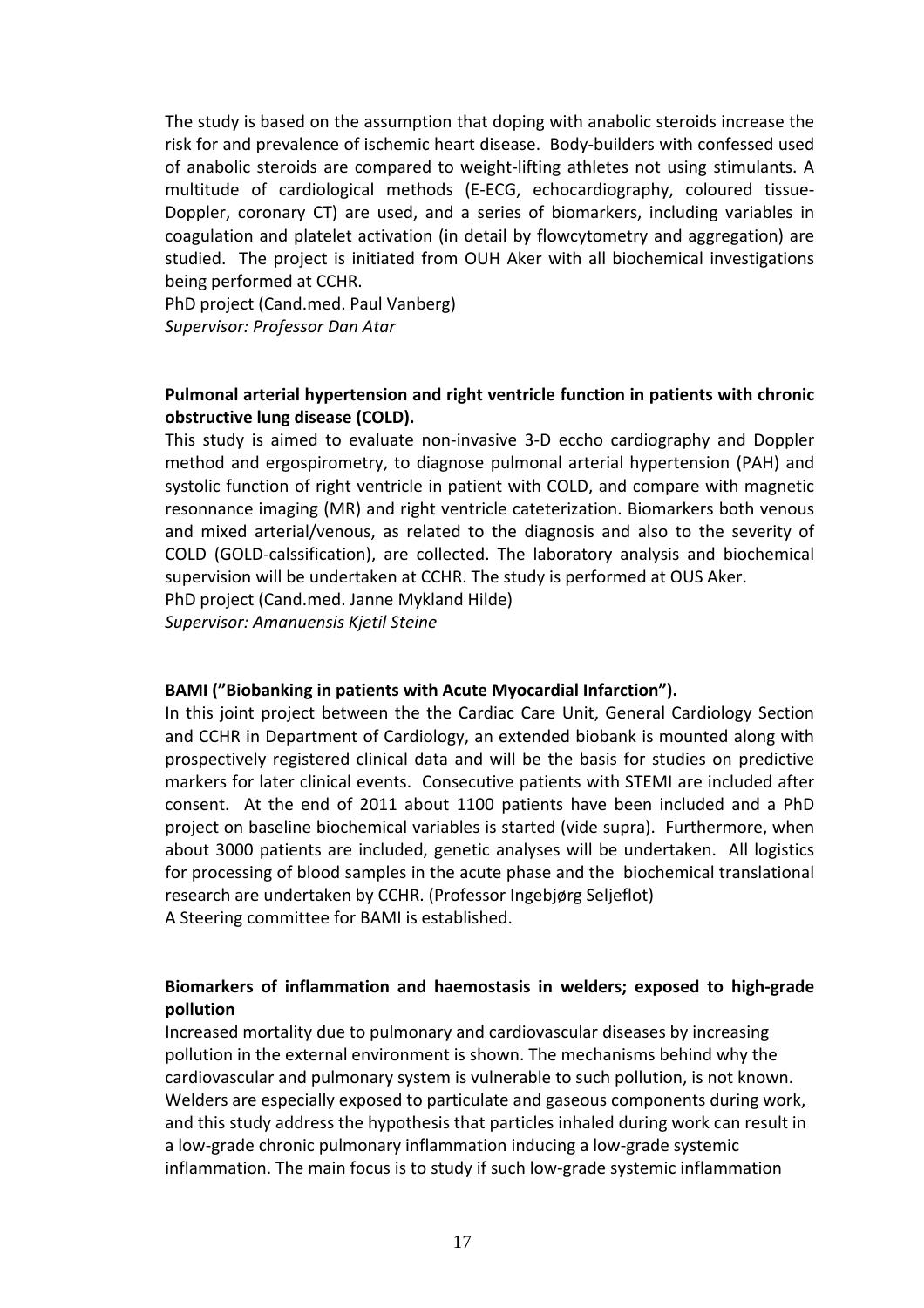may activate endothelial cells and platelets and simultaneously to a hyper‐coagulable state. If this is the case, it may constitute a work‐related risk factor for the development of certain cardiovascular diseases. 160 russian welders are investigated before and after a 3‐year periode of daily/weakly work for inflammatory and haemostatic variables. Blood sampling is undertaken in Russia and brought to our laboratory. The degree of pollution is examined throughout the study period. In collaboration with National Institute of Occupation Health (professor Dag Ellingsen).

## **A comparison between two types of anesthesia for open abdominal aortic surgery (ABSENT‐study)**

The primary aim in this study is to test if the volatile anesthetic agent sevoflurane is cardioprotective in open aortic aneurism surgery (AAA) as measured by troponines, time to extubation, inotropic medication, occurrence of atrial fibrillation, and the biochemical aspects like cytokine and chemokine production and degree of hypercoagulability. 200 patients will be included and randomized to sevofluvane or TIVA (propofol/remifentanil) anesthesia. Blood samples are investigated before randomization, and after 8 hours,  $1<sup>st</sup>$  and  $2<sup>nd</sup>$  postoperative days. Cardiovascular events after 30 days are recorded.

A study in collaboration with Vestfold HF, Tønsberg (MD Espen Lindholm, PhD‐ student) and Department of Anesthesia, OUH, Ullevål (professor Knut Arvid Kirkebøen)

## **Markers of inflammation in cerebrospinal fluid (CSF) in delirium assocated with hip‐ fracture**

Potential biomarkers that may shed light over the possible mechanisms related to delir; association with exaggregated neuroinflammatory response, increased macrophage and neutrophil chemotaxis into CNS, damage of myelin along with low‐ grade ischemia and blood –brain barrier dysfunction. Inflammatory biomarkers that might be present also in CSF are ivestigated. Little knowledge exists on which biomarkers are present. We try to sort out any presence of CRP and components in the interleukin‐6 transsignalling pathway, in serum and CSF. About 100 patients are included.

A collaboration with Department of Geriatric, OUH Ullevål (professor Torgeir Bruun Wyller and MD Leiv Otto Watne, PhD‐student)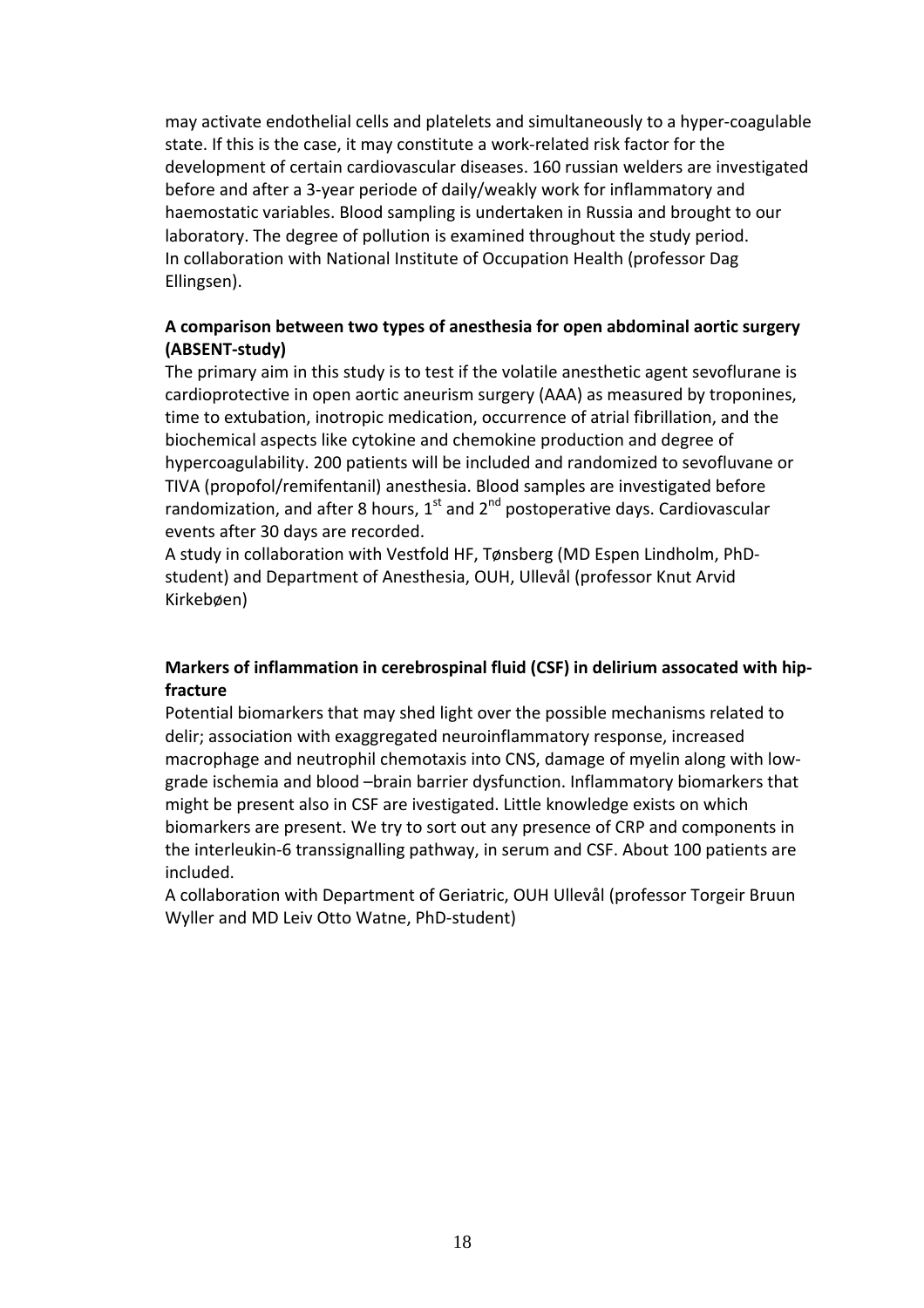# **3.6 Planned projects**

#### **Gene expression in coronary thrombus**

This project aims to explore genes related to atherothrombosis that are expressed in the coronary thrombus. Special attention will be drawn to markers or mediators of fibrous cap rupture causing the acute myocardial infarction. The levels of gene expression in the coronary thrombus as related to different clinical disease entities (sub groups) will further be investigated, and also any associations with circulating levels of corresponding or related markers in the circulation.

Coronary thrombus from approximately 80 patients with acute ST‐elevation myocardial infarction undergoing percutaneous coronary intervention (PCI) will be included, with plasma samples from the same individuals. Collaboration with Department of Cardiology, Wilhelminenhospital, Vienna, Austria.

PhD project (Cand.med. Ragnhild Helseth)

*Supervisors: Professor Ingebjørg Seljeflot, Post doc. MD PhD Svein Solheim / Post doc Thomas Weiss, Vienna.*

#### **OMega‐3 fatty acids in Elderly patients with Myocardial Infarction**

The aim of this study is to investigate the possible effects of supplementation with 2 g/day of n‐3 PUFAs on cardiovascular morbidity and mortality during a follow‐up period of 2 years in an elderly population after having experienced an acute MI, The hypothesis is that this supplementation on top of modern therapy will reduce the combined cardiovascular end‐point of death, non‐fatal MI, stroke and revascularizations with at least 30%. Patients with acute MI discharged from hospital alive being ≥70‐80 years of age, both gender will be included. The study will be a randomized, placebo-controlled, double blind multicenter study with study center at Center for Clinical Heart Research (CCHR), Oslo university hospital Ullevål. Participating centers will be Oslo university hospital Ullevål (OUHU), Aalborg university hospital (AaUH), Akershus university hospital (AHUH) Asker and Baerum Hospital (ABH) Twin PhD students at OUHU and AaUH, potentially also at AHUH. *Responsible: Professor em. Harald Arnesen, post. doc Svein Solheim, professor Dan Atar and professor Ingebjørg Seljeflot*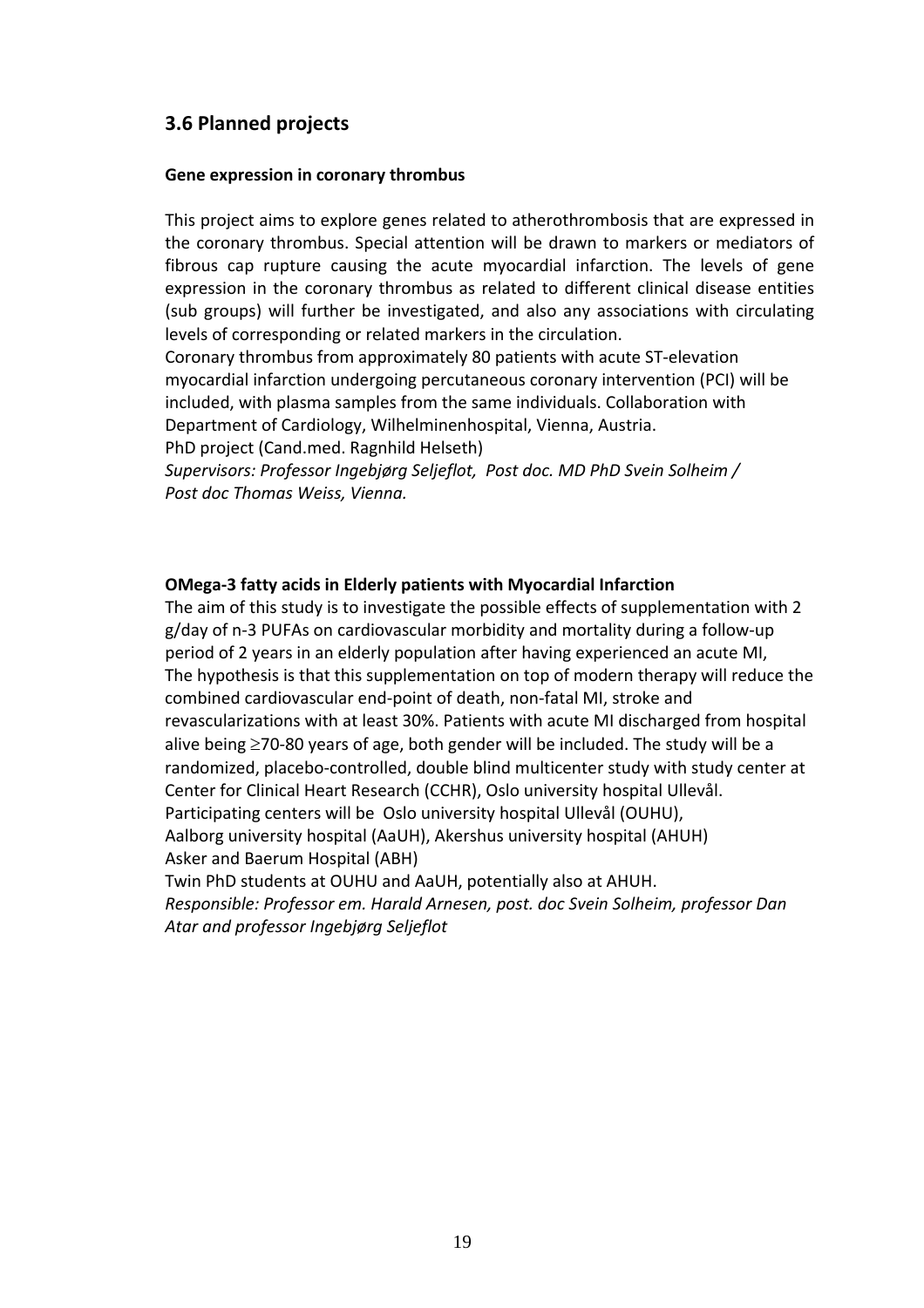# **4. Laboratory Methods**

4.1 Locally

- Facilities for blood sampling and prosessing for biobanking after SOPs (Centrifuges, cooling centrifuges, freezers (‐30°C and –80°C))
- Platelet function testing with aggregometry and flow‐cytometry in addition to "bedside" screening tests (PFA100, VerifyNow)
- ELISA's

4.2 Located outside (in related laboratories)

- HPLC, specially used for elucidation of endothelial function and peroxidation
- ViiA7 RT‐PCR (Applied biosystems) Studies on gene expression Studies on genetic polymorphisms

As several of our own laboratory instruments are placed in different facilities in collaborating laboratories, due to serious lack of space "at home", it is a limitation factor and challenging daily life for both PhD students and staff and therefore for the research activity.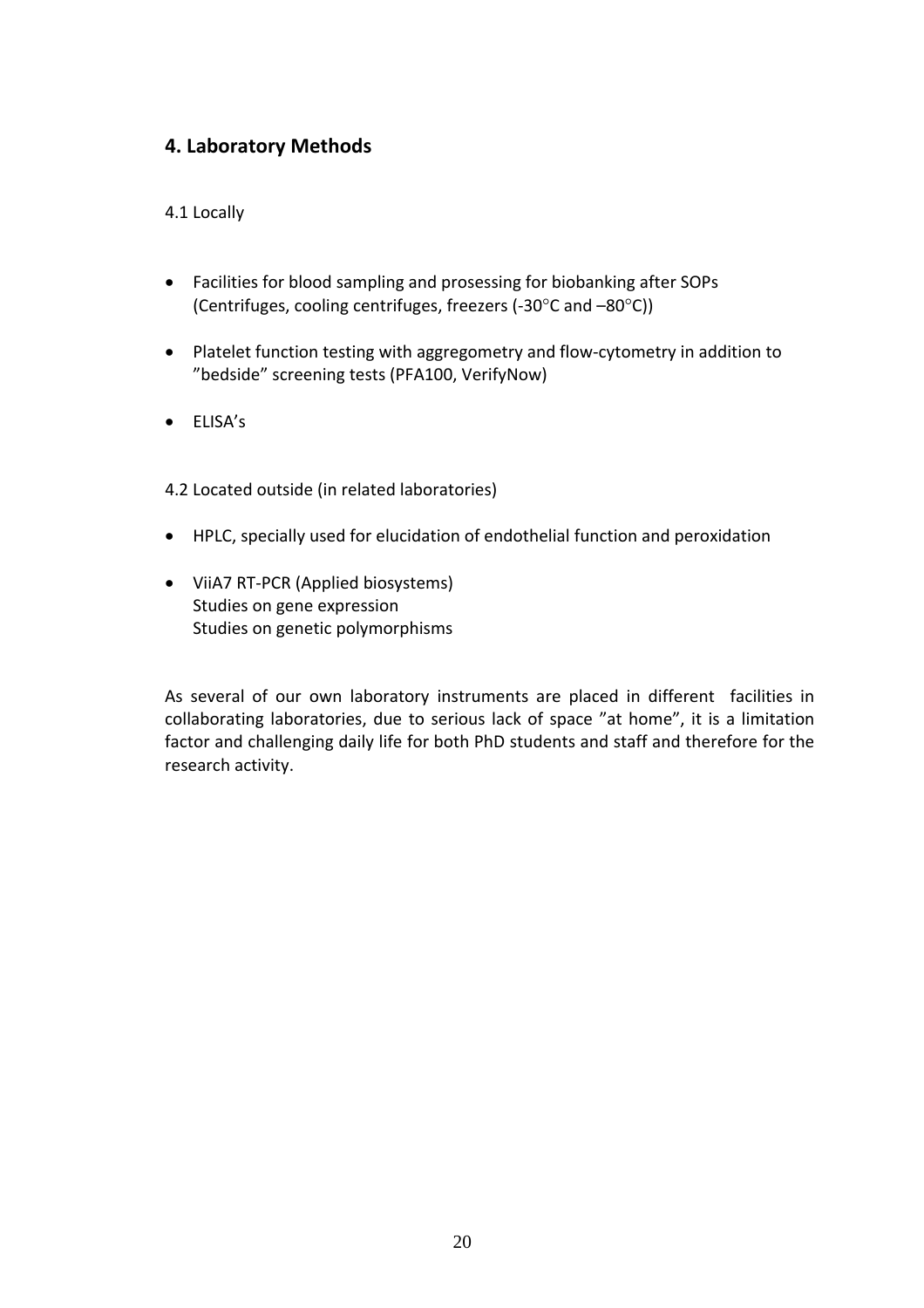#### **5. Collaborators**

Tonje Amb Aksnes MD, PhD Department of Cardiology, Oslo University Hospital, Ullevål, Oslo, Norway

Dan Atar Professor MD, PhD Department of Cardiology, Oslo University Hospital, Ullevål, Norway

 Jan Eritsland MD, PhD Department of Cardiology, Oslo University Hospital, Ullevål, Norway

Arnljot Flaa MD, PhD Department of Cardiology, Oslo University Hospital, Ullevål, Oslo, norway

Pavel Hoffmann MD, PhD Department of Radiology, Oslo University Hospital, Ullevål, Oslo, Norway

 Knut Arvid Kirkebøen Position: MD, PhD Department of Anesthesiology, Oslo University Hospital, Ullevål, Oslo, Norway

 Sverre Erik Kjeldsen Professor MD, PhD FESC Department of Cardiology, Oslo University Hospital, Ullevål, Norway

 Arild Mangschau MD PhD Department of Cardiology, Oslo University Hospital, Ullevål, Oslo, Norway

Knut Haakon Stenseth MD, PhD Department of Radiology, Oslo University Hospital, Ullevål, Oslo, Norway

Mette Svendsen PhD Department of Preventive Medicine, Oslo University Hospital, Ullevål, Norway

 Torgeir Bruun Wyller Professor MD, PhD Department of Geriatric Medicine, Oslo University Hospital, Ullevål, Oslo, Norway

 Reidun Øvstebø PhD Department of Medical Biochemistry, Oslo University Hospital, Ullevål, Oslo, Norway

 Sigmund Anderssen Professor PhD Norwegian School of Sports Sciences, Oslo, Norway

Rune Blomhoff Professor PhD Institute of Nutrition, University of Oslo, Oslo, Norway

 Ola Dahl MD, PhD Research Director of Sykehuset Innlandet HF, Norway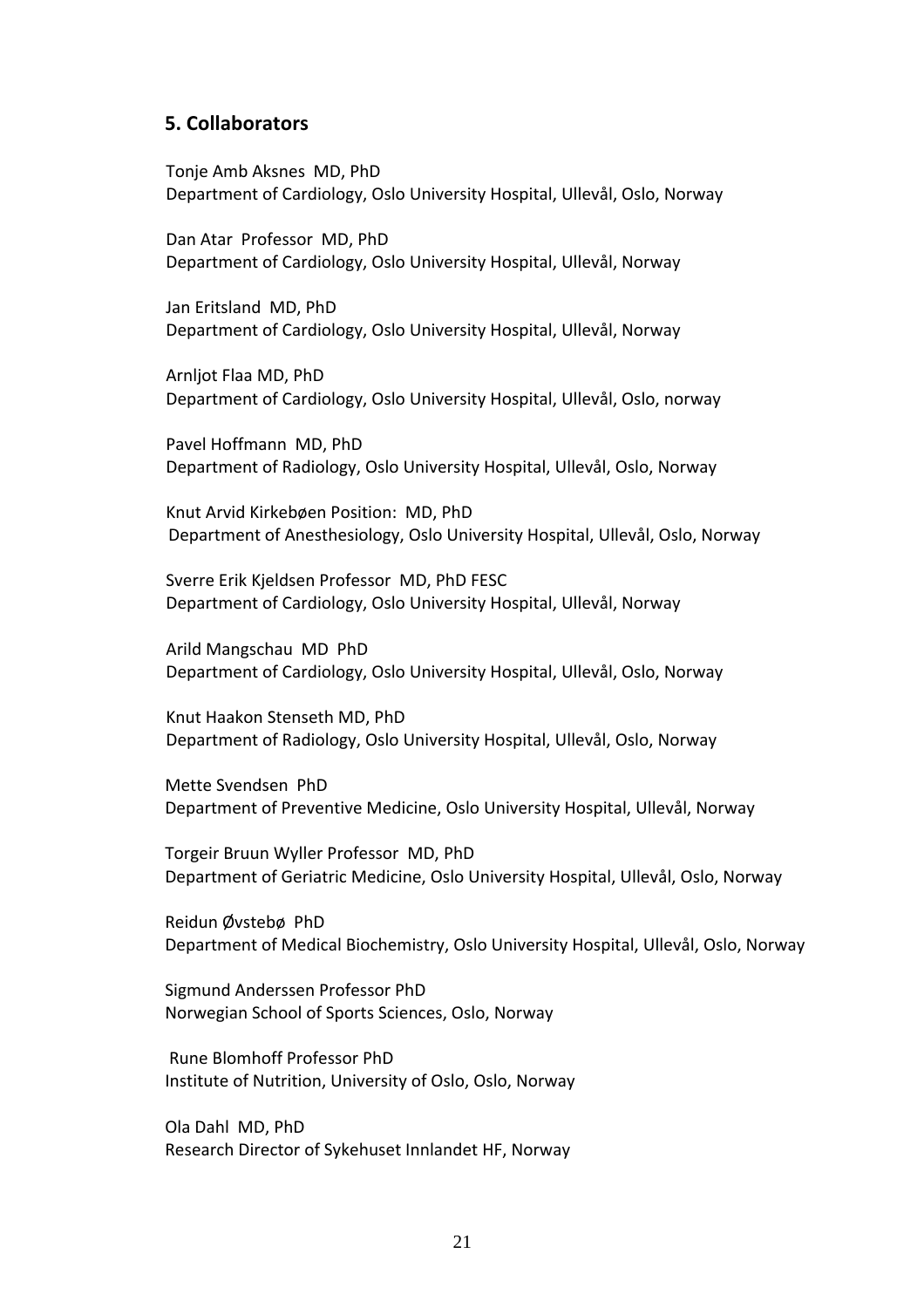Dag Ellingsen PhD National Institute of Occupational Health, Oslo, Norway

 Kristian Hanssen Professor MD, PhD Department of Endochrinology and Oslo Diabetes Center, Oslo, Norway

 Knut Dahl Jørgensen Professor MD, PhD Oslo Diabetes Center, Oslo, Norway

 Kjetil Steine MD, PhD Department of Cardiology, Akershus University Hospital, Norway

 Johann Wojta Professor PhD Department of Internal Medicine II, Medical University Vienna, Vienna, Austria

 Pål Smith Professor MD, PhD Department of Cardiology, Akershus University Hospital, Norway

Kolbjørn Forfang MD, PhD Department of Cardiology, Oslo University Hospital, Rikshospitale, Norway

Sven Åkhus Md, PhD Department of Cardiology, Oslo University Hospital, Rikshospitale, Norway

Michael Abdelnoor PhD Section for Epidemiology and Statistics, Oslo University Hospital, Oslo, Norway

Odd Brørs Professor MD, PhD Department of Medical Biochemistry, Oslo University Hospital, Ullevål, Oslo, Norway

Ingar Holme Professor PhD Section for Epidemiology and Statistics, Oslo University Hospital, Oslo, Norway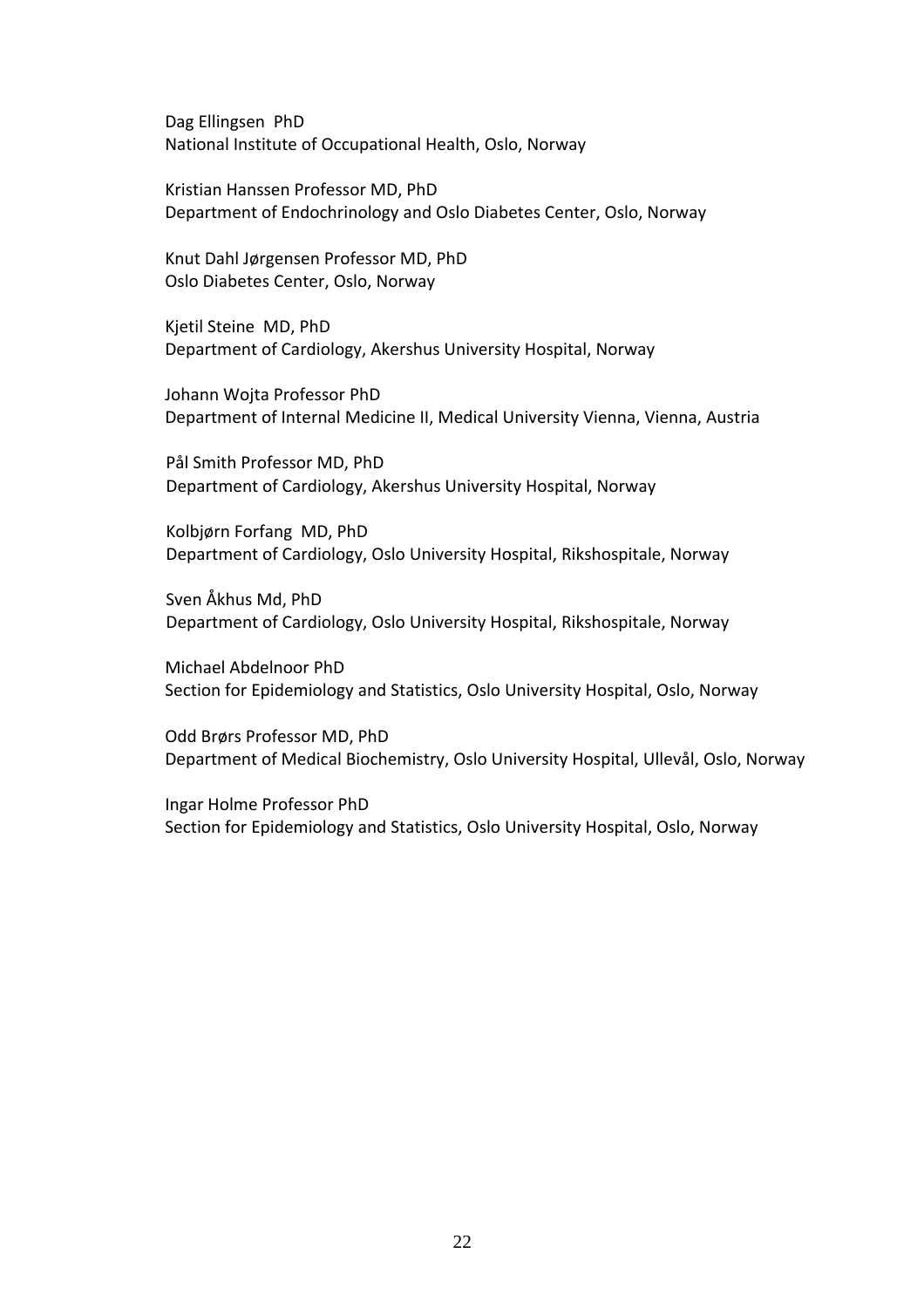# **6. Publications 2011**

# **Articles**

[Andersen](http://www.publika.no/?page=scientist&authorid=10392) GØ, [Knudsen](http://www.publika.no/?page=scientist&authorid=11223) EC, [Aukrust](http://www.publika.no/?page=scientist&authorid=6681) P, [Yndestad](http://www.publika.no/?page=scientist&authorid=6678) A, [Oie](http://www.publika.no/?page=scientist&authorid=6998) E, Müller C, [Seljeflot](http://www.publika.no/?page=scientist&authorid=5315) I, [Ueland](http://www.publika.no/?page=scientist&authorid=6672) T.<sup>T</sup> Elevated serum [osteoprotegerin](http://dx.doi.org/10.1136/hrt.2010.206714) levels measured early after acute ST‐elevation myocardial [infarction](http://dx.doi.org/10.1136/hrt.2010.206714) predict final infarct size. *Heart 2011; 97 (6), 460‐5*

[Andersen](http://www.publika.no/?page=scientist&authorid=10392) GØ, [Ueland](http://www.publika.no/?page=scientist&authorid=6672) T, [Knudsen](http://www.publika.no/?page=scientist&authorid=11223) EC, [Scholz](http://www.publika.no/?page=scientist&authorid=7374) H, [Yndestad](http://www.publika.no/?page=scientist&authorid=6678) A, Sahraoui A, [Smith](http://www.publika.no/?page=scientist&authorid=6668) C, [Lekva](http://www.publika.no/?page=scientist&authorid=10702) T, [Otterdal](http://www.publika.no/?page=scientist&authorid=7138) K, [Halvorsen](http://www.publika.no/?page=scientist&authorid=6705) B, [Seljeflot](http://www.publika.no/?page=scientist&authorid=5315) I, [Aukrust](http://www.publika.no/?page=scientist&authorid=6681) P. Activin A levels are [associated](http://dx.doi.org/10.2337/db10-1493) with abnormal glucose regulation in patients with myocardial infarction: potential [counteracting](http://dx.doi.org/10.2337/db10-1493) effects of activin A on [inflammation](http://dx.doi.org/10.2337/db10-1493). *Diabetes 2011; 60 (5), 1544‐51*

[Bendz](http://www.publika.no/?page=scientist&authorid=7027) B, [Endresen](http://www.publika.no/?page=scientist&authorid=7031) K, [Eritsland](http://www.publika.no/?page=scientist&authorid=10236) J, [Arnesen](http://www.publika.no/?page=scientist&authorid=10162) H. Don,t withdraw all blood platelet inhibitors. *Tidsskr Nor Laegeforen 2011; 131 (8),* 800; author reply 800

[Byrkjeland](http://www.publika.no/?page=scientist&authorid=11221) R, [Nilsson](http://www.publika.no/?page=scientist&authorid=11070) BB, Westheim AS, [Arnesen](http://www.publika.no/?page=scientist&authorid=10162) H, [Seljeflot](http://www.publika.no/?page=scientist&authorid=5315) I. [Inflammatory](http://dx.doi.org/10.3109/00365513.2011.598943) markers as related to disease severity in patients with chronic heart failure: limited effects of [exercise](http://dx.doi.org/10.3109/00365513.2011.598943) [training.](http://dx.doi.org/10.3109/00365513.2011.598943) *Scand J Clin Lab Invest 2011; 71 (7), 598‐605*

[Bøhmer](http://www.publika.no/?page=scientist&authorid=10335) E, Kristiansen IS, [Arnesen](http://www.publika.no/?page=scientist&authorid=10162) H, [Halvorsen](http://www.publika.no/?page=scientist&authorid=10179) S. Health and cost [consequences](http://dx.doi.org/10.1177/1741826711398425) of early versus late invasive strategy after [thrombolysis](http://dx.doi.org/10.1177/1741826711398425) for acute myocardial infarction *Eur J Cardiovasc Prev Rehabil 2011; 18 (5), 717‐23*

[Grøgaard](http://www.publika.no/?page=scientist&authorid=10365) HK, [Solheim](http://www.publika.no/?page=scientist&authorid=10322) S, [Landsverk](http://www.publika.no/?page=scientist&authorid=11276) KS, [Seljeflot](http://www.publika.no/?page=scientist&authorid=5315) I, [Hoffmann](http://www.publika.no/?page=scientist&authorid=10299) P, [Arnesen](http://www.publika.no/?page=scientist&authorid=10162) H, [Ilebekk](http://www.publika.no/?page=scientist&authorid=10597) A. Circulating CD34⁺ [progenitor](http://dx.doi.org/10.3109/00365513.2011.565367) cells and growth factors in patients treated with PCI for acute [myocardial](http://dx.doi.org/10.3109/00365513.2011.565367) infarction or stable angina pectoris. *Scand J Clin Lab Invest 2011; 71 (4), 322‐9*

Karlsen A, [Svendsen](http://www.publika.no/?page=scientist&authorid=10252) M, [Seljeflot](http://www.publika.no/?page=scientist&authorid=5315) I, Sommernes MA, Sexton J, Brevik A, Erlund I, Serafini M, Bastani N, Remberg SF, Borge GI, Carlsen MH, Bøhn SK, Myhrstad MC, Dragsted LO, Duttaroy AK, Haffner K, Laake P, Drevon CA, [Arnesen](http://www.publika.no/?page=scientist&authorid=10162) H, Collins A, [Tonstad](http://www.publika.no/?page=scientist&authorid=10076) S, Blomhoff R. [Compliance,](http://dx.doi.org/10.1017/S0007114511000353) tolerability and safety of two antioxidant‐rich diets: a [randomised](http://dx.doi.org/10.1017/S0007114511000353) controlled trial in male [smokers.](http://dx.doi.org/10.1017/S0007114511000353) *Br J Nutr 2011; 106 (4), 557‐71*

[Knudsen](http://www.publika.no/?page=scientist&authorid=11223) EC, [Seljeflot](http://www.publika.no/?page=scientist&authorid=5315) I, [Abdelnoor](http://www.publika.no/?page=scientist&authorid=5311) M, [Eritsland](http://www.publika.no/?page=scientist&authorid=10236) J, [Mangschau](http://www.publika.no/?page=scientist&authorid=10235) A, Müller C, [Arnesen](http://www.publika.no/?page=scientist&authorid=10162) H, [Andersen](http://www.publika.no/?page=scientist&authorid=10392) GO. Impact of newly diagnosed abnormal glucose [regulation](http://dx.doi.org/10.1186/1472-6823-11-14) on long‐term prognosis in low risk patients with ST‐elevation [myocardial](http://dx.doi.org/10.1186/1472-6823-11-14) infarction: A follow‐up study. *BMC Endocr Disord 2011; 11, 14*

[Knudsen](http://www.publika.no/?page=scientist&authorid=11223) EC, [Seljeflot](http://www.publika.no/?page=scientist&authorid=5315) I, [Abdelnoor](http://www.publika.no/?page=scientist&authorid=5311) M, [Eritsland](http://www.publika.no/?page=scientist&authorid=10236) J, [Mangschau](http://www.publika.no/?page=scientist&authorid=10235) A, Müller C, [Arnesen](http://www.publika.no/?page=scientist&authorid=10162) H, [Andersen](http://www.publika.no/?page=scientist&authorid=10392) GØ. Elevated levels of PAI-1 activity and t-PA antigen are [associated](http://dx.doi.org/10.1111/j.1538-7836.2011.04377.x) with newly diagnosed abnormal glucose regulation in patients with ST‐elevation [myocardial](http://dx.doi.org/10.1111/j.1538-7836.2011.04377.x) infarction. *J Thromb Haemost 2011; 9 (8), 1468‐74*

[Kringen](http://www.publika.no/?page=scientist&authorid=6637) MK, [Narum](http://www.publika.no/?page=scientist&authorid=10989) S, [Lygren](http://www.publika.no/?page=scientist&authorid=10051) I, [Seljeflot](http://www.publika.no/?page=scientist&authorid=5315) I, [Sandset](http://www.publika.no/?page=scientist&authorid=10080) PM, [Trøseid](http://www.publika.no/?page=scientist&authorid=11279) AM, [Johansen](http://www.publika.no/?page=scientist&authorid=10991) PW, [Brørs](http://www.publika.no/?page=scientist&authorid=10246) O, [Holthe](http://www.publika.no/?page=scientist&authorid=5322) MR. Reduced platelet function and role of drugs in acute [gastrointestinal](http://dx.doi.org/10.1111/j.1742-7843.2010.00643.x) bleeding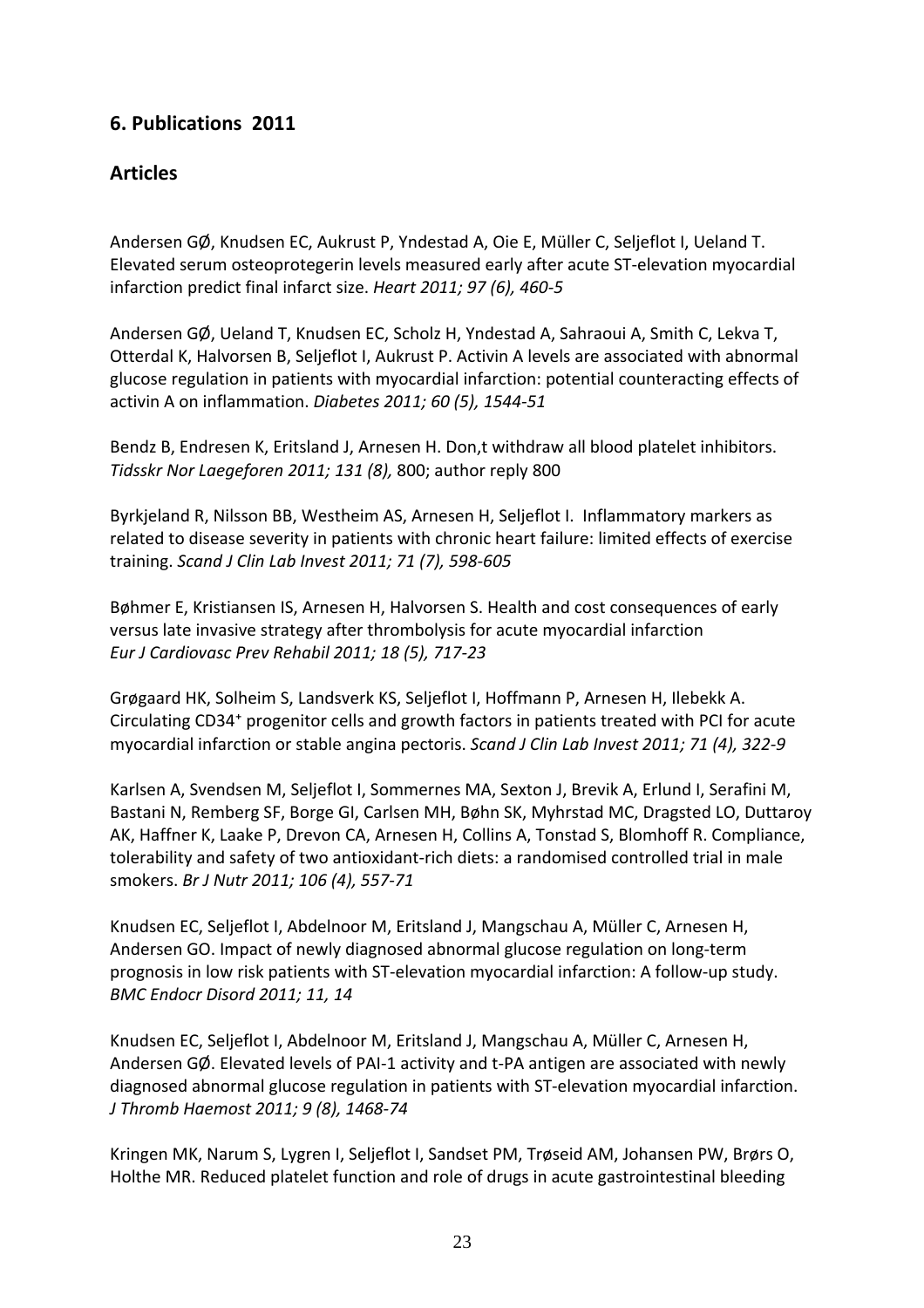#### *Basic Clin Pharmacol Toxicol 2011; 108 (3), 194‐201*

Mistry N, [Abdelnoor](http://www.publika.no/?page=scientist&authorid=5311) M, [Seljeflot](http://www.publika.no/?page=scientist&authorid=5315) I, [Hoffmann](http://www.publika.no/?page=scientist&authorid=10299) P, [Bøhmer](http://www.publika.no/?page=scientist&authorid=10335) E, [Bjørnerheim](http://www.publika.no/?page=scientist&authorid=10144) R, [Kjeldsen](http://www.publika.no/?page=scientist&authorid=10091) SE, [Halvorsen](http://www.publika.no/?page=scientist&authorid=10179) S. Amino-terminal pro-B-type [natriuretic](http://dx.doi.org/10.1016/j.cardfail.2011.02.006) peptide (NT-proBNP) levels 3 months after [myocardial](http://dx.doi.org/10.1016/j.cardfail.2011.02.006) infarction are more strongly associated with magnetic resonance‐ [determined](http://dx.doi.org/10.1016/j.cardfail.2011.02.006) ejection fraction than NTproBNP levels in the acute phase. *J Card Fail 2011; 17 (6), 479‐86*

Mistry N, [Beitnes](http://www.publika.no/?page=scientist&authorid=5289) JO, [Halvorsen](http://www.publika.no/?page=scientist&authorid=10179) S, [Abdelnoor](http://www.publika.no/?page=scientist&authorid=5311) M, [Hoffmann](http://www.publika.no/?page=scientist&authorid=10299) P, [Kjeldsen](http://www.publika.no/?page=scientist&authorid=10091) SE, [Smith](http://www.publika.no/?page=scientist&authorid=10121) G, [Aakhus](http://www.publika.no/?page=scientist&authorid=7000) S, [Bjørnerheim](http://www.publika.no/?page=scientist&authorid=10144) R. [Assessment](http://dx.doi.org/10.1093/ejechocard/jer113) of left ventricular function in ST‐elevation myocardial infarction by global [longitudinal](http://dx.doi.org/10.1093/ejechocard/jer113) strain: a comparison with ejection fraction, infarct size, and wall motion score index measured by non‐invasive imaging [modalities](http://dx.doi.org/10.1093/ejechocard/jer113). *Eur J Echocardiogr 2011; 12 (9), 678‐83*

Patrono C, Andreotti F, [Arnesen](http://www.publika.no/?page=scientist&authorid=10162) H, Badimon L, Baigent C, Collet JP, De Caterina R, Gulba D, Huber K, Husted S, Kristensen SD, Morais J, Neumann FJ, Rasmussen LH, Siegbahn A, Steg PG, Storey RF, Van de Werf F, Verheugt F. [Antiplatelet](http://dx.doi.org/10.1093/eurheartj/ehr373) agents for the treatment and prevention of [atherothrombosis.](http://dx.doi.org/10.1093/eurheartj/ehr373) *Eur Heart J 2011; 32 (23), 2922‐32*

[Pettersen](http://www.publika.no/?page=scientist&authorid=10401) AA, [Arnesen](http://www.publika.no/?page=scientist&authorid=10162) H, [Opstad](http://www.publika.no/?page=scientist&authorid=11229) TB, [Seljeflot](http://www.publika.no/?page=scientist&authorid=5315) I. The influence of CYP 2C19\*2 [polymorphism](http://dx.doi.org/10.1186/1477-9560-9-4) on platelet function testing during single [antiplatelet](http://dx.doi.org/10.1186/1477-9560-9-4) treatment with clopidogrel *Thromb 2011; 9, 4*

[Seljeflot](http://www.publika.no/?page=scientist&authorid=5315) I, [Nilsson](http://www.publika.no/?page=scientist&authorid=11070) BB, Westheim AS, [Bratseth](http://www.publika.no/?page=scientist&authorid=11227) V, [Arnesen](http://www.publika.no/?page=scientist&authorid=10162) H. The L-arginine – asymmetric dimethylarginine ratio is strongly related to the severity of chronic heart failure. No effects of exercise training. *J Card Fail 2011; 17 (2), 135‐42*

Steg PG, Huber K, Andreotti F, [Arnesen](http://www.publika.no/?page=scientist&authorid=10162) H, [Atar](http://www.publika.no/?page=scientist&authorid=10315) D, Badimon L, Bassand JP, De Caterina R, Eikelboom JA, Gulba D, Hamon M, Helft G, Fox KA, Kristensen SD, Rao SV, Verheugt FW, Widimsky P, Zeymer U, Collet JP. Bleeding in acute coronary syndromes and [percutaneous](http://dx.doi.org/10.1093/eurheartj/ehr204) coronary [interventions:](http://dx.doi.org/10.1093/eurheartj/ehr204) position paper by the Working Group on Thrombosis of the European Society of [Cardiology.](http://dx.doi.org/10.1093/eurheartj/ehr204) *Eur Heart J 2011; 32 (15), 1854‐64*

[Weiss](http://www.publika.no/?page=scientist&authorid=10937) TW, [Arnesen](http://www.publika.no/?page=scientist&authorid=10162) H, [Trøseid](http://www.publika.no/?page=scientist&authorid=10334) M, Kaun C, [Hjerkinn](http://www.publika.no/?page=scientist&authorid=10159) EM, Huber K, Wojta J, [Seljeflot](http://www.publika.no/?page=scientist&authorid=5315) I. Adipose tissue expression of [interleukin](http://dx.doi.org/10.1007/s00508-011-0028-6)‐18 mRNA is elevated in subjects with metabolic syndrome and [independently](http://dx.doi.org/10.1007/s00508-011-0028-6) associated with fasting glucose. *Wien Klin Wochenschr 2011; 123 (21‐22), 650‐4*

[Weiss](http://www.publika.no/?page=scientist&authorid=10937) TW, Rosenthal SL, Zimet GD. Attitudes toward HPV [Vaccination](http://dx.doi.org/10.5402/2011/670318) among Women Aged 27 to [45.](http://dx.doi.org/10.5402/2011/670318) *ISRN Obstet Gynecol, 2011, 670318*

[Weiss](http://www.publika.no/?page=scientist&authorid=10937) TW, [Seljeflot](http://www.publika.no/?page=scientist&authorid=5315) I, [Hjerkinn](http://www.publika.no/?page=scientist&authorid=10159) EM, [Arnesen](http://www.publika.no/?page=scientist&authorid=10162) H. Adipose tissue pro-[inflammatory](http://dx.doi.org/10.1111/j.1742-1241.2011.02717.x) gene expression is associated with [cardiovascular](http://dx.doi.org/10.1111/j.1742-1241.2011.02717.x) disease. *Int J Clin Pract 2011; 65 (9), 939‐44*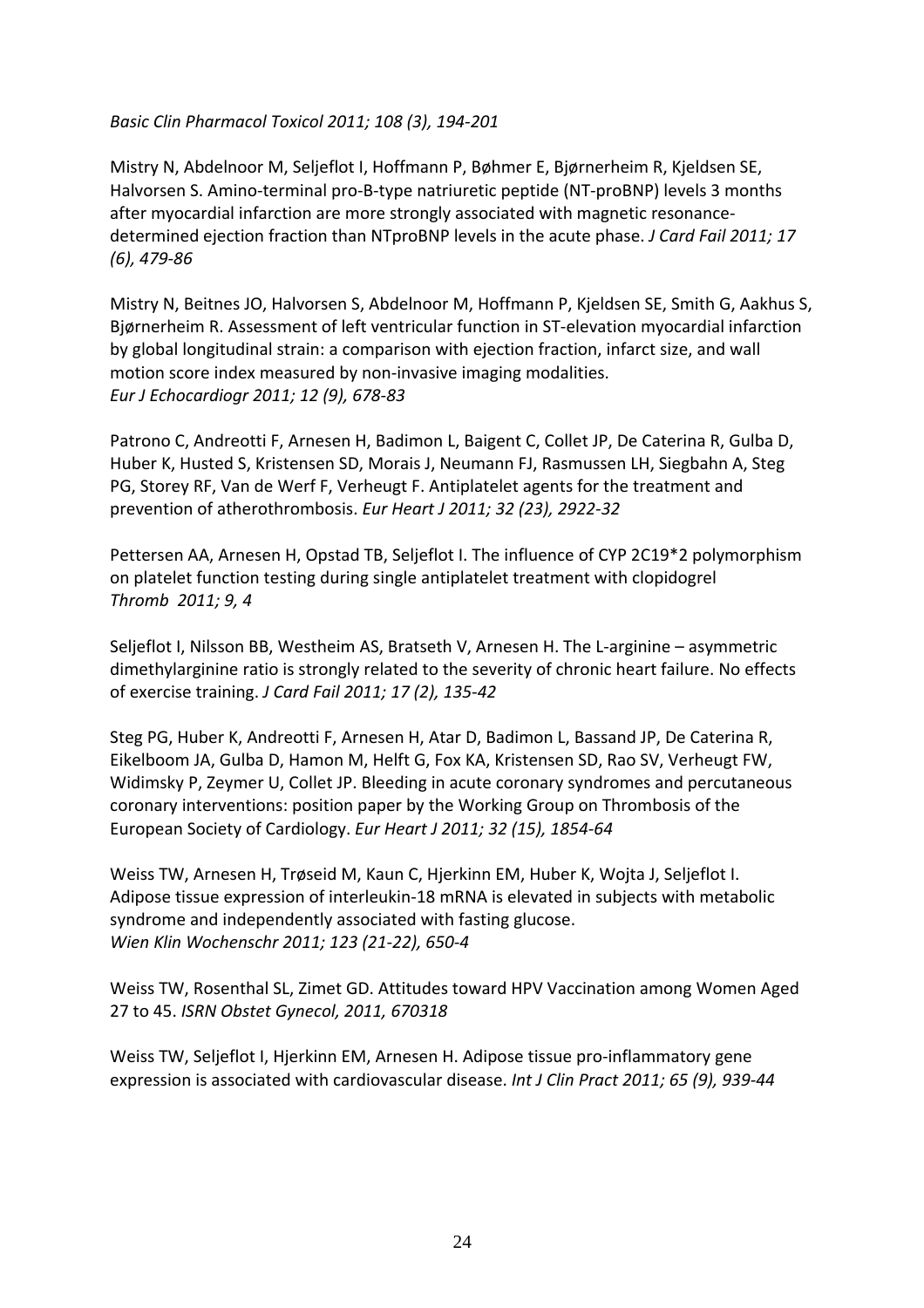Grimsmo J, [Grundvold](http://www.publika.no/?page=scientist&authorid=10240) I, Maehlum S, [Arnesen](http://www.publika.no/?page=scientist&authorid=10162) H**.** [Echocardiographic](http://dx.doi.org/10.1111/j.1600-0838.2009.01054.x) evaluation of aged male cross [country](http://dx.doi.org/10.1111/j.1600-0838.2009.01054.x) skiers**.** *Scand J Med Sci Sports 2011; 21 (3), 412‐9*

[Hopp](http://www.publika.no/?page=scientist&authorid=6454) E, [Lunde](http://www.publika.no/?page=scientist&authorid=7046) K, [Solheim](http://www.publika.no/?page=scientist&authorid=10322) S, [Aakhus](http://www.publika.no/?page=scientist&authorid=7000) S, [Arnesen](http://www.publika.no/?page=scientist&authorid=10162) H, [Forfang](http://www.publika.no/?page=scientist&authorid=7033) K, [Edvardsen](http://www.publika.no/?page=scientist&authorid=7030) T, [Smith](http://www.publika.no/?page=scientist&authorid=6472) HJ. [Regional](http://dx.doi.org/10.1186/1532-429X-13-22) myocardial function after [intracoronary](http://dx.doi.org/10.1186/1532-429X-13-22) bone marrow cell injection in reperfused anterior wall infarction ‐ a [cardiovascular](http://dx.doi.org/10.1186/1532-429X-13-22) magnetic resonance tagging study**.** *J Cardiovasc Magn Reson 2011; 13, 22*

[Beitnes](http://www.publika.no/?page=scientist&authorid=5289) JO, [Gjesdal](http://www.publika.no/?page=scientist&authorid=7034) O, [Lunde](http://www.publika.no/?page=scientist&authorid=7046) K, [Solheim](http://www.publika.no/?page=scientist&authorid=10322) S, [Edvardsen](http://www.publika.no/?page=scientist&authorid=7030) T, [Arnesen](http://www.publika.no/?page=scientist&authorid=10162) H, [Forfang](http://www.publika.no/?page=scientist&authorid=7033) K, [Aakhus](http://www.publika.no/?page=scientist&authorid=7000) S Left ventricular systolic and diastolic function improve after acute [myocardial](http://dx.doi.org/10.1093/ejechocard/jeq116) infarction treated with acute [percutaneous](http://dx.doi.org/10.1093/ejechocard/jeq116) coronary intervention, but are not influenced by [intracoronary](http://dx.doi.org/10.1093/ejechocard/jeq116) injection of autologous mononuclear bone marrow cells: a 3 year serial [echocardiographic](http://dx.doi.org/10.1093/ejechocard/jeq116) sub‐study of the randomized‐controlled ASTAMI study Eur J Echocardiogr 2011; 12 (2), 98‐106

Grimsmo J, Maehlum S, Moelstad P, [Arnesen](http://www.publika.no/?page=scientist&authorid=10162) H. Mortality and [cardiovascular](http://dx.doi.org/10.1111/j.1600-0838.2011.01307.x) morbidity among long‐term [endurance](http://dx.doi.org/10.1111/j.1600-0838.2011.01307.x) male cross country skiers followed for 28‐30 years Scand J Med Sci Sports 2011; 21 (6), e351‐8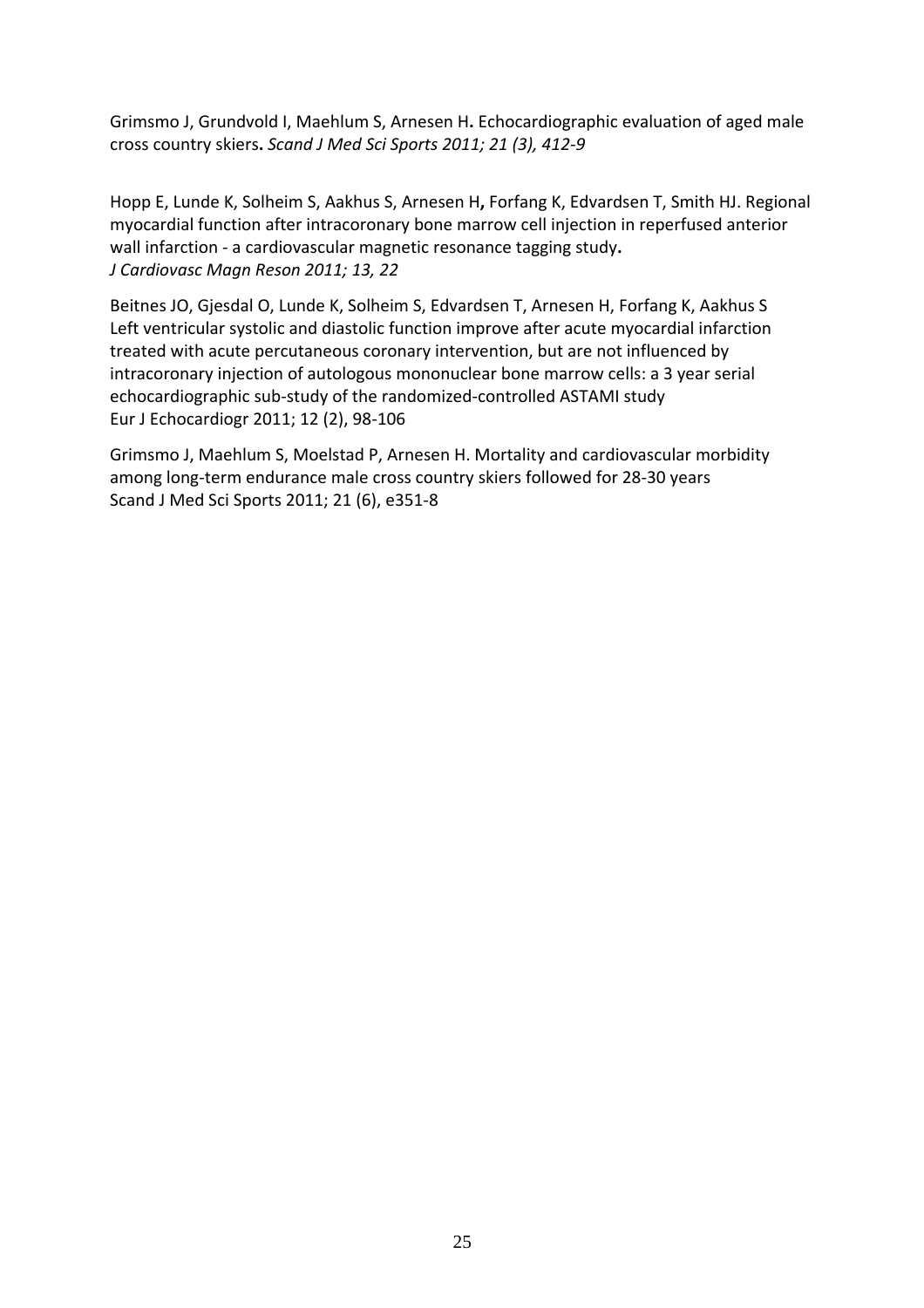## **Congress Abstracts**

1. Falch E, Kirkhus B, Lamglait A, Eilertsen KE, Haider T, Vik H, Hoem N, Habve TA, Basu S, Olsen E, Seljeflot I, Nyberg L, Elind E, Ulven SM. Bioavailablility of marine n‐3 fatty acids from enriched food products and fish oil supplement in healthy humans. Lipidforum, Ålesund 2011

2. Byrkjeland R, Arnesen H, Nilsson BB, Westheim AS, Seljeflot I. Inflammatory markers and disease severity in patients with chronic heart failure. Limited effects of exercise training. Eur Congress on Atherosclerosis. Gøteborg 2011

3. Opstad TB, Pettersen AÅ, Åkra S, Bratseth V, Weiss T, Arnesen H, Seljeflot I. The influence of TF and TFPI polymorphisms on thrombin generation in patients with stable CAD. Eur Congress on Atherosclerosis. Gøteborg 2011

4. Opstad TB, Pettersen AÅ, Åkra S, Weiss T, Arnesen H, Seljeflot I. Genetiv variations, mRNA expression and circulating levels of matrix metalloproteinase‐9 in patients with CAD. Eur Congress on Atherosclerosis. Gøteborg 2011

5. Solheim S, Seljeflot I, Lunde K, Aakhus S, Bratseth V, Forfang K, Arnesen H. The influence of intracoronary injection of mononuclear bone marrow cells on haemostatic factors in patients with acute myocardial infarction. Eur Congress on Atherosclerosis. Gøteborg 2011

6. Solheim S, Arnesen H, Lunde K, Aakhus S, Bjørnerheim R, Bratseth V, Forfang K, Seljeflot I. Haemostatic factors in patients with acute myocardial infarction and left ventricular thrombus formation treated with dual antiplatelet therapy. Congress of the European Society of Cardiology 2011, Paris Eur H J 2011

7. Kristin Angel<sup>1</sup>, Sella Aarrestad Provan<sup>2</sup>, Petter Mowinckel<sup>2</sup>, Ingebjørg Seljeflot<sup>3,4</sup>, Tore Kristian Kvien<sup>2,4</sup>, Dan Atar<sup>1,4</sup>. The L-arginine/asymmetric dimethylarginine (ADMA) ratio is improved during anti‐Tumor Necrosis Factor –α therapy in patients with inflammatory arthropathies. Association with aortic stiffness.  $9<sup>th</sup>$  Chronic Heart Failure Research Symposium 2011, Oslo Abstract P 10.

8. Hanna Dis Margeirsdottir, Martin Heier, Jakob Roald Larsen, Cathrine Brunborg, Knut Dahl‐Jørgensen, Ingebjorg Seljeflot. Evidence for low grade inflammation in diabetic children on intensive insulin treatment: a population based study. Int Soc Pediatric and Adolescent Diabetes (ISPAD), 2011 Miami.

9. Hanna Dis Margeirsdottir, Mette Ree Holthe, Martin Heier, Knut Dahl‐Jørgensen, Ingebjørg Seljeflot. Platelet activation in diabetic children on intensive insulin treatment. Int Soc Pediatric and Adolescent Diabetes (ISPAD), 2011 Miami.